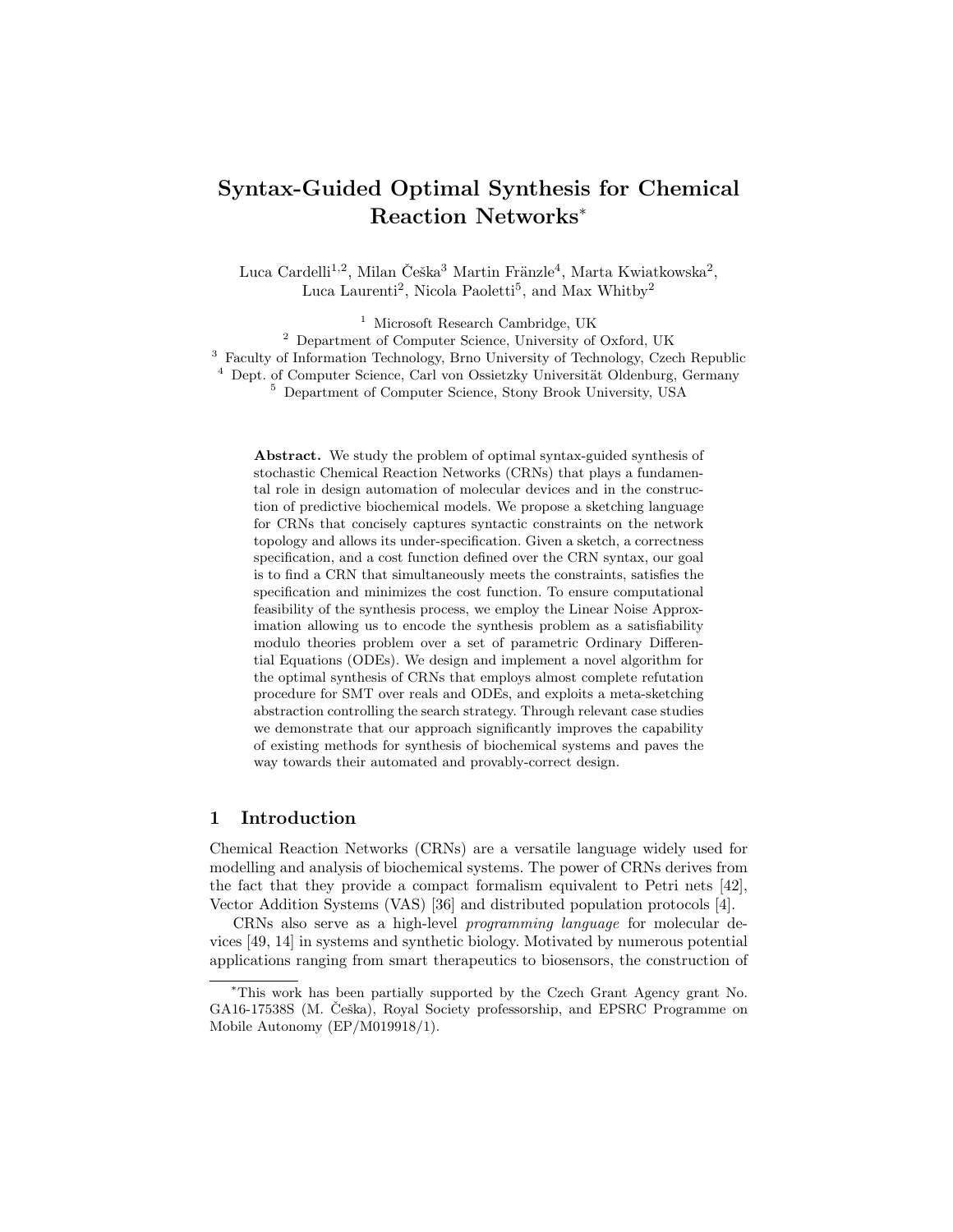CRNs that exhibit prescribed dynamics is a major goal of synthetic biology [21, 17, 52]. Formal verification methods are now commonly embodied in the design process of biological systems [32, 34, 40] in order to reason about their correctness and performance. However, there is still a costly gap between the design and verification process, exacerbated in cases where stochasticity must be considered, which is typically the case for molecular computation. Indeed, automated synthesis of *stochastic CRNs* is generally limited to the estimation or synthesis of rate parameters [20, 53], which neglect the network structure, and suffers from scalability issues [23].

Current research efforts in design automation aim to eliminate this gap and address the problem of *program synthesis* – automatic construction of programs from high-level specifications. The field of syntax-guided program synthesis [1] has made tremendous progress in recent years, based on the idea of supplementing the specification with a syntactic template that describes a high-level structure of the program and constrains the space of allowed programs. Applications range from bit-streaming programming [47] and concurrent data structures [46], to computational biology [37]. Often not only the correctness of synthesized programs is important, but also their optimality with respect to a given cost [8].

In this paper we consider the problem of optimal syntax-guided synthesis of CRNs. We work in the setting of *program sketching* [47], where the template is a partial program with holes (incomplete information) that are automatically resolved using a constraint solver. We define a sketching language for CRNs that allows designers to not only capture the high-level topology of the network and known dependencies among particular species and reactions, but also to compactly describe parts of the CRN where only limited knowledge is available or left unspecified (partially specified) in order to examine alternative topologies. A *CRN sketch* is therefore a parametric CRN, where the parameters can be unknown species, (real-valued) rates or (integer) stoichiometric constants. Our sketching language is well-suited for biological systems, where partial knowledge and uncertainties due to noisy or imprecise measurements are very common. We associate to a sketch a *cost* function that captures the structural complexity of the CRNs and reflects the cost of physically implementing it using DNA [14].

Traditionally, the dynamical behaviour of a CRN is represented as a *deterministic* time evolution of average species concentrations, described by a set of Ordinary Differential Equations (ODEs), or as a discrete-state *stochastic* process solved through the Chemical Master Equation (CME) [51]. Given the importance of faithfully modelling stochastic noise in biochemical systems [27, 5], we focus on the the (continuous) Linear Noise Approximation (LNA) of the CME [51, 28]. It describes the time evolution of expectation and variance of the species in terms of ODEs, thus capturing the stochasticity intrinsic in CRNs, but, in contrast to solving the CME, scales well with respect to the molecular counts.

We can therefore represent the stochastic behaviour of a sketch as a set of parametric ODEs, which can be adequately solved as a satisfiability modulo theories (SMT) problem over the reals with ODEs. For this purpose, we employ the SMT solver iSAT(ODE) [26] that circumvents the well-known undecidability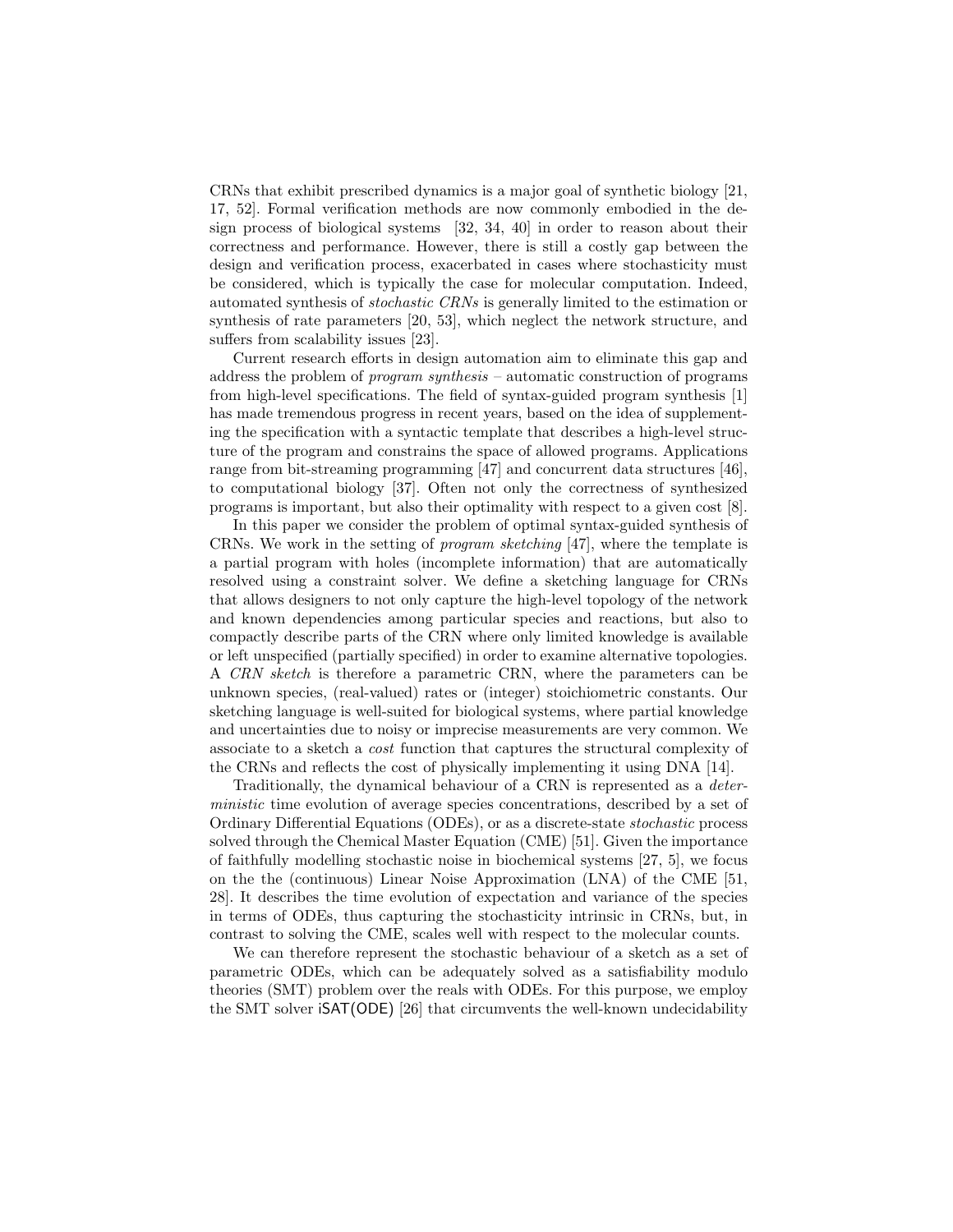of this theory by a procedure generating either a certificate of unsatisfiability, or a solution that is precise up to an arbitrary user-defined precision.

To specify the desired *temporal behaviour* of the network, we support constraints about the expected number and variance of molecules, and, crucially, their derivatives over time. This allows us, for instance, to formalise that a given species shows a specific number of oscillations or has higher variability than another species, thus providing greater expressiveness compared to simple reachability specifications or temporal logic.

We therefore formulate and provide a solution to the following problem. For a given CRN sketch, a formal specification of the required temporal behaviour and a cost function, we seek a sketch instantiation (a concrete CRN) that satisfies the specification and minimizes the cost. The optimal solution for a given sketch is computed using the *meta-sketch* abstraction for CRNs inspired by [8]. It combines a representation of the syntactic search space with the cost function and defines an ordered set of sketches. This cost-based ordering allows us to effectively prune the search space during the synthesis process and guide the search towards the minimal cost.

In summary, this paper makes the following contributions:

- We propose the first sketching language for CRNs that supports partial specifications of the topology of the network and structural dependencies among species and reactions.
- We formulate a novel optimal synthesis problem that, thanks to the LNA interpretation of stochastic dynamics, can be solved as an almost complete decision/refutation problem over the reals involving parametric ODEs. In this way, our approach offers superior scalability with respect to the size of the system and the number of parameters and, crucially, supports the synthesis of the CRN structure and not just of rate parameters.
- We design a new synthesis algorithm that builds on the meta-sketch abstraction, ensuring the optimality of the solution, and the SMT solver iSAT.
- We develop a prototype implementation of the algorithm and evaluate the usefulness and performance of our approach on three case studies, demonstrating the feasibility of synthesising networks with complex dynamics in a matter of minutes.

We stress that CRNs provide not just a programming language for bio-systems, but a more general computational framework. In fact, CRNs are formally equivalent to population protocols and Petri nets. As a consequence, our methods enable effective program synthesis also in other non-biological domains [3].

Related work. In the context of syntax-guided program synthesis (SyGuS) and program sketching, SMT-based approaches such as counter-example guided inductive synthesis [48] were shown to support the synthesis of deterministic programs for a variety of challenging problems [46, 8]. Sketching for probabilistic programs is presented in [43], together with a synthesis algorithm that builds on stochastic search and approximate likelihood computation. A similar approach appears in [31, 11], where genetic algorithms and probabilistic model checking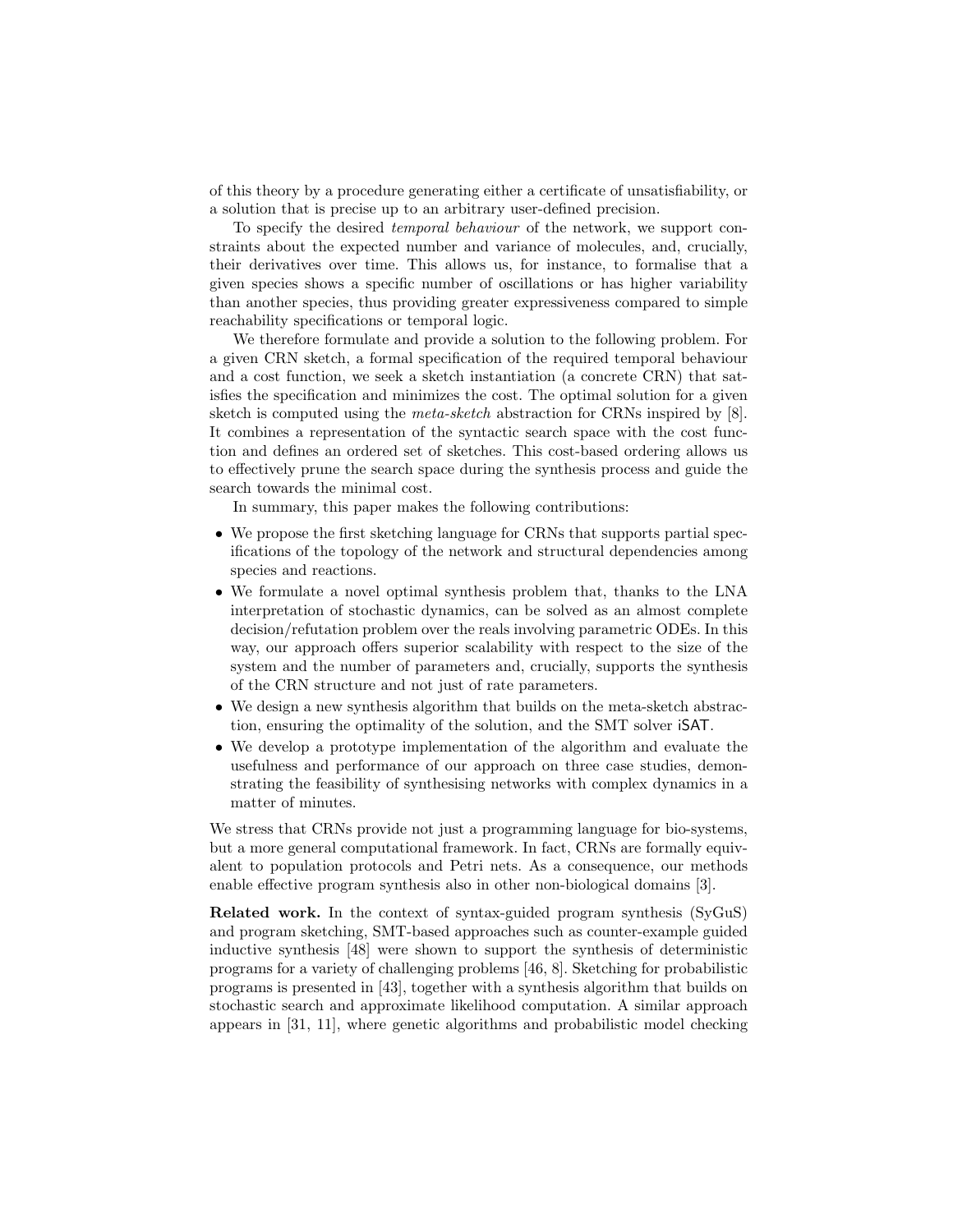are used to synthesise probabilistic models from model templates (an extension of the PRISM language [38]) and multi-objective specifications. SyGuS has also been used for data-constrained synthesis, as in [37, 45, 24], where (deterministic) biological models are derived from gene expression data.

A variety of methods exist for estimating and synthesising rate parameters of CRNs, based on either the deterministic or stochastic semantics [35, 6, 53, 10, 20, 41, 2]. In contrast, our approach supports the synthesis of network structure and (uniquely) employs LNA.

Synthesis of CRNs from input-output functional specifications is considered in [23], via a method comprising two separate stages: (1) SMT-based generation of qualitative CRN models (candidates), and (2) for each candidate, parameter estimation of a parametric continuous time Markov chain (pCTMC). In contrast to our work, [23] do not consider solution optimality and require solving an optimisation problem for each concrete candidate on a pCTMC whose dimension is exponential in the number of molecules, making synthesis feasible only for very small numbers of molecules. On the other hand, our approach has complexity independent of the initial molecular population.

In  $[18]$ , authors consider the problem of comparing CRNs of different size. They develop notions of bisimulations for CRNs in order to map a complex CRN into a simpler one, but with similar dynamical behaviour. Our optimal synthesis algorithm automatically guarantees that the synthesized CRN has the minimal size among all the CRNs consistent with the specification and the sketch.

# 2 Sketching Language for Chemical Reaction Networks

In this section, we introduce CRNs and the sketching language for their design.

## 2.1 Chemical Reaction Networks

*CRN Syntax.* A *chemical reaction network (CRN)*  $C = (A, \mathcal{R})$  is a pair of finite sets, where  $\Lambda$  is a set of *species*,  $|\Lambda|$  denotes its size, and  $\mathcal R$  is a set of reactions. Species in  $\Lambda$  interact according to the reactions in  $\mathcal{R}$ . A *reaction*  $\tau \in \mathcal{R}$  is a triple  $\tau = (r_{\tau}, p_{\tau}, k_{\tau})$ , where  $r_{\tau} \in \mathbb{N}^{|A|}$  is the *reactant complex*,  $p_{\tau} \in \mathbb{N}^{|A|}$  is the *product complex* and  $k_{\tau} \in \mathbb{R}_{>0}$  is the coefficient associated with the rate of the reaction.  $r_{\tau}$  and  $p_{\tau}$  represent the stoichiometry of reactants and products. Given a reaction  $\tau_1 = ([1, 1, 0], [0, 0, 2], k_1)$ , we often refer to it as  $\tau_1 : \lambda_1 + \lambda_2 \xrightarrow{k_1} 2\lambda_3$ . The *state change* associated to  $\tau$  is defined by  $v_{\tau} = p_{\tau} - r_{\tau}$ . For example, for  $\tau_1$  as above, we have  $v_{\tau_1} = [-1, -1, 2]$ . The initial condition of a CRN is given by a vector of initial populations  $x_0 \in \mathbb{N}^{|A|}$ . A *chemical reaction system* (CRS)  $C = (A, \mathcal{R}, x_0)$  is a tuple where  $(A, R)$  is a CRN and  $x_0 \in \mathbb{N}^{|A|}$  represents its initial condition.

*CRN semantics.* Under the usual assumption of mass action kinetics, the *stochastic* semantics of a CRN is generally given in terms of a discrete-state, continuoustime Markov process (CTMC)  $(X(t), t \ge 0)$  [28], where the states,  $x \in \mathbb{N}^{|A|}$ , are vectors of molecular counts. Such a representation is accurate, but not scalable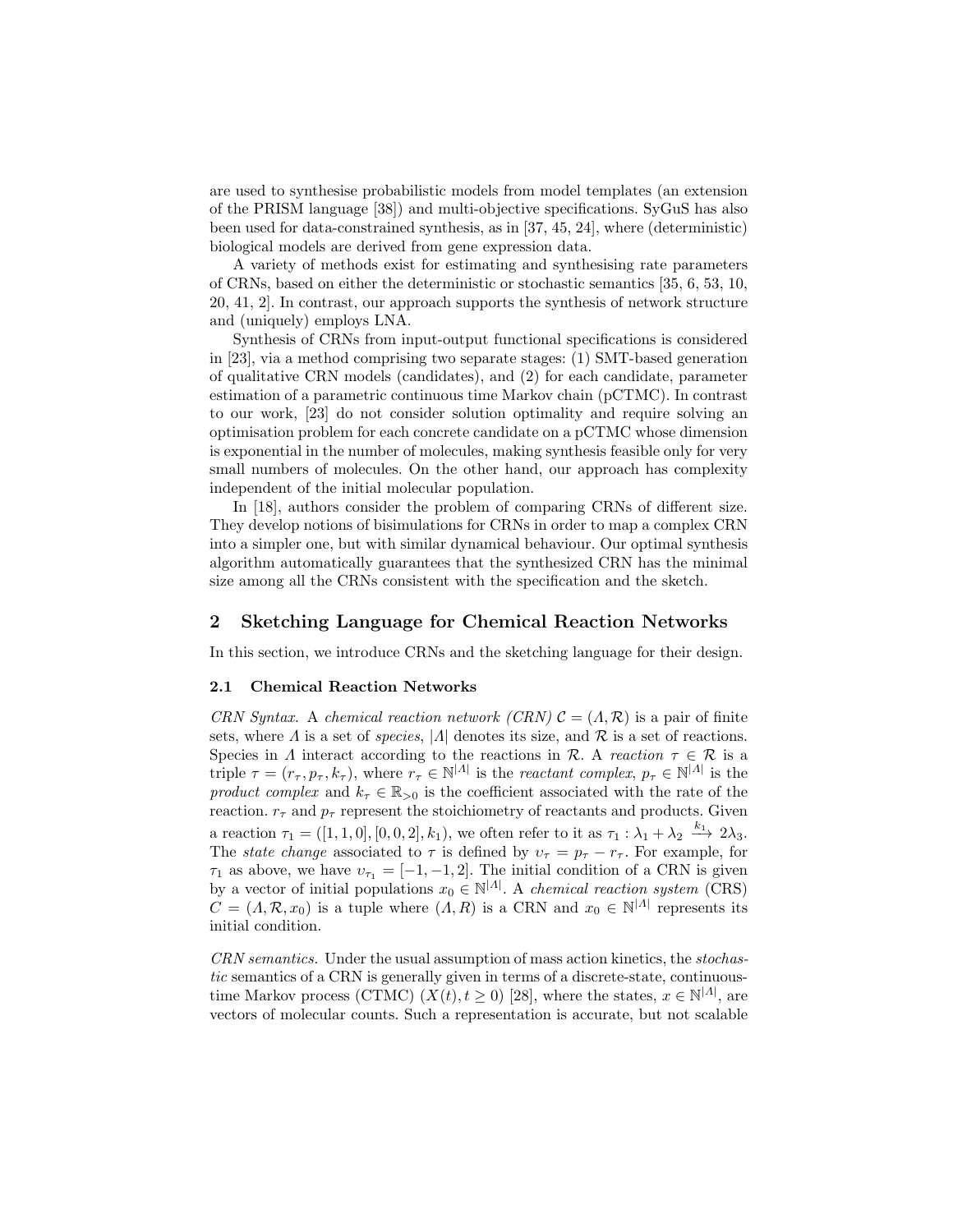in practice because of the state space explosion problem [39, 34]. An alternative *deterministic* model describes the evolution of the concentrations of the species as the solution  $\Phi : \mathbb{R}_{\geq 0} \to \mathbb{R}^{|A|}$  of the following ODEs (the so called rate equations) [13]:

$$
\frac{d\Phi(t)}{dt} = F(\Phi(t)) = \sum_{\tau \in \mathcal{R}} \upsilon_{\tau} \cdot (k_{\tau} \prod_{S \in \Lambda} \Phi_S^{r_{S,\tau}}(t)) \tag{1}
$$

where  $\Phi_S$  and  $r_{S,\tau}$  are the components of vectors  $\Phi$  and  $r_{\tau}$  relative to species *S*. However, such a model does not take into account the stochasticity intrinsic in molecular interactions. In this paper, we work with the Linear Noise Approximation (LNA) [51, 16, 28], which describes the stochastic behaviour of a CRN in terms of a Gaussian process *Y* converging in distribution to *X* [28, 9]. For a CRS  $\mathcal{C} = (A, \mathcal{R}, x_0)$  contained in a system of volume *N*, we define  $Y = N \cdot \Phi + \sqrt{N} \cdot Z$ , where  $\Phi$  is the solution of the rate equations (Eqn 1) with initial condition  $\Phi(0) = \frac{x_0}{N}$ . *Z* is a zero-mean Gaussian process with variance  $C[Z(t)]$  described by

$$
\frac{dC[Z(t)]}{dt} = J_F(\Phi(t))C[Z(t)] + C[Z(t)]J_F^T(\Phi(t)) + W(\Phi(t))
$$
\n(2)

where  $J_F(\Phi(t))$  is the Jacobian of  $F(\Phi(t))$ ,  $J_F^T(\Phi(t))$  its transpose version, and  $W(\Phi(t)) = \sum_{\tau \in \mathcal{R}} v_{\tau} v_{\tau}^T k_{\tau} \prod_{S \in \Lambda} (\Phi_S)^{r_{S,\tau}}(t)$ . *Y* is a Gaussian process with expectation  $E[Y(t)] = N\Phi(t)$  and covariance matrix  $C[Y(t)] = NC[Z(t)]$ . As a consequence, for any  $t \in \mathbb{R}_{\geq 0}$ , the distribution of  $Y(t)$  is fully determined by its expectation and covariance. These are computed by solving the ODEs in Eqn. 1-2, and thus avoiding the state space exploration. We denote by  $\llbracket \mathcal{C} \rrbracket_N =$  $(E[Y], C[Y])$  the solution of these equations for CRS  $C$  in a system of size N, henceforth called the *LNA model*. By using the LNA we can consider stochastic properties of CRNs whilst maintaining scalability comparable to that of the deterministic model [16]. In fact, the number of ODEs required for LNA is quadratic in the number of species and independent of the molecular counts.

#### 2.2 CRN sketching language

CRN sketches are defined in a similar fashion to concrete CRNs, with the main difference being that species, stoichiometric constants and reaction rates are specified as unknown *variables*. The use of variables considerably increases the expressiveness of the language, allowing the modeller to specify *additional constraints* over them. Constraints facilitate the representation of key background knowledge of the underlying network, e.g. that a reaction is faster than another, or that it consumes more molecules than it produces.

Another important feature is that reactants and products of a reaction are lifted to *choices* of species (and corresponding stoichiometry). In this way, the modeller can explicitly incorporate in the reaction a set of admissible alternatives, letting the synthesiser resolve the choice.

Further, a sketch distinguishes between *optional* and *mandatory* reactions and species. These are used to express that some elements of the network *might*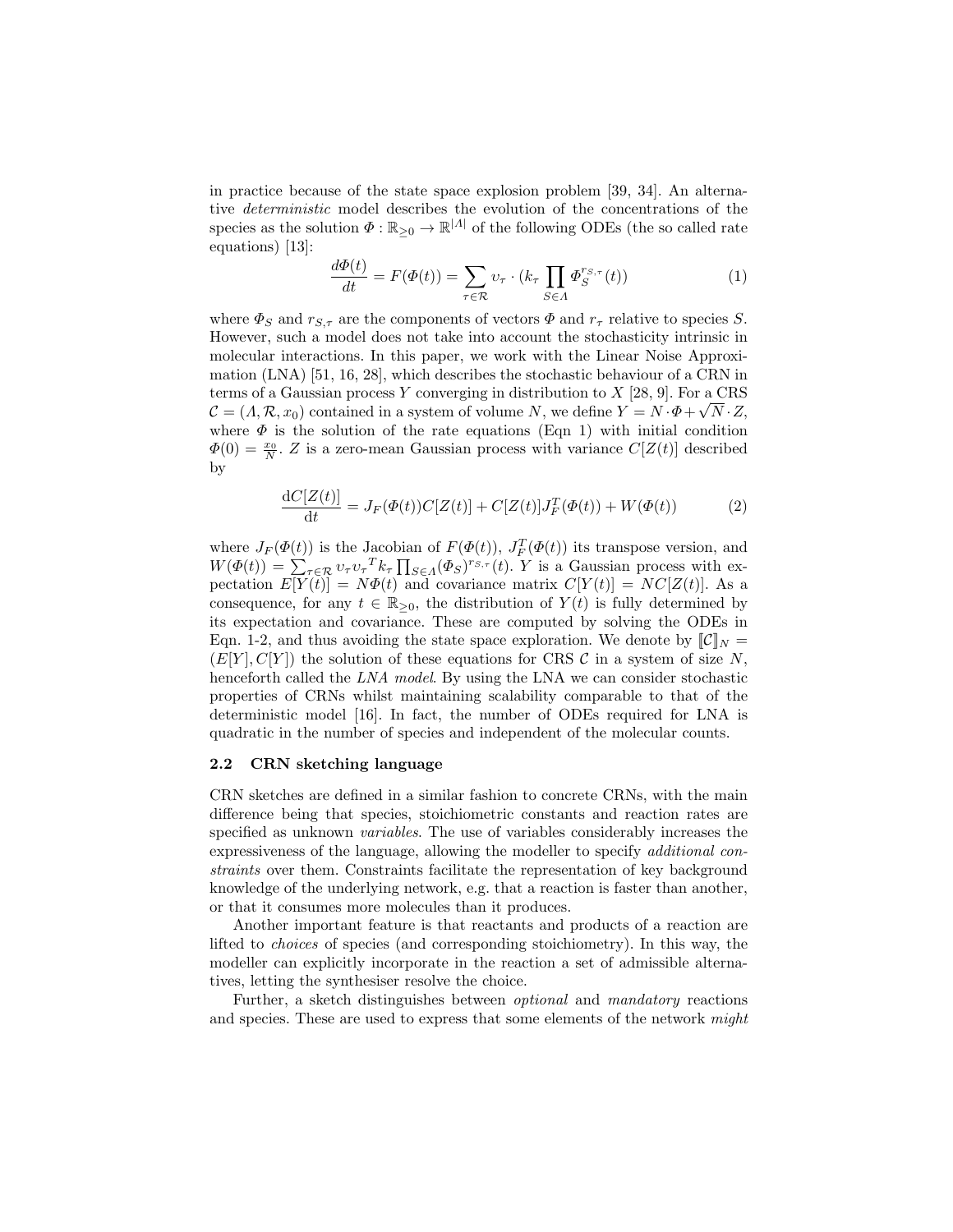be present and that, on the other hand, other elements *must* be present. Our sketching language is well suited for synthesis of biological networks: it allows expressing key domain knowledge about the network, and, at the same time, it allows for network under-specification (holes, choices and variables). This is crucial for biological systems, where, due to inherent stochasticity or noisy measurements, the knowledge of the molecular interactions is often partial.

**Definition 1** (Sketching language for CRNs). *A* CRN sketch *is a tuple*  $S =$ (⇤*, R,* Var*,* Dec*,* Ini*,* Con)*, where:*

- $A = \Lambda_m \cup \Lambda_o$  *is a finite set of species, where*  $\Lambda_m$  *and*  $\Lambda_o$  *are sets of mandatory and optional species, respectively.*
- $-$  Var = Var<sub>A</sub>  $\cup$  Var<sub>c</sub>  $\cup$  Var<sub>r</sub> *is a finite set of* variable names, where Var<sub>A</sub>, Var<sub>c</sub> and  $\forall$ ar<sub>r</sub> are sets of species, coefficient and rate variables, respectively.
- Dec *is a finite set of* variable declarations*. Declarations bind variable names to their respective domains of evaluation and are of the form x* : *D, where*  $x \in \mathsf{Var}$  *and D is the domain of x. Three types of declaration are supported:* 
	- Species, where  $x \in \text{Var}_A$  and  $D \subseteq A$  is a finite non-empty set of species.
	- Stoichiometric coefficients, where  $x \in \mathsf{Var}_c$  and  $D \subseteq \mathbb{N}$  is a finite non*empty set of non-negative integers.*
	- Rate parameters, where  $x \in \text{Var}_r$  and  $D \subseteq \mathbb{R}_{\geq 0}$  is a bounded set of *non-negative reals.*
- Ini *is the* set of initial states, *that is, a predicate on variables*  $\{\lambda_0\}_{\lambda \in \Lambda}$  *describing the initial number of molecules for each species.*
- Con *is a finite set of* additional constraints*, specified as quantifier-free formulas over* Var*.*
- $R = \mathcal{R}_m \cup \mathcal{R}_o$  *is a finite set of* reactions, where  $\mathcal{R}_m$  *and*  $\mathcal{R}_o$  *are sets of mandatory and optional reactions, respectively. As for a concrete CRNs, each*  $\tau \in \mathcal{R}$  *is a triple*  $\tau = (r_{\tau}, p_{\tau}, k_{\tau})$ *, where in this case*  $k_{\tau} \in \mathsf{Var}_r$  *is a rate variable; the reaction complex*  $r_{\tau}$  *and the product complex*  $p_{\tau}$  *are* sets of reactants and products, respectively. A reactant  $R \in r_{\tau}$  (product  $P \in p_{\tau}$ ) is a finite choice of species and coefficients, *specified as a (non-empty) set*  $R = \{c_i \lambda_i\}_{i=1,\dots,|\mathcal{R}|}$ , where  $c_i \in \text{Var}_c$  and  $\lambda_i \in \text{Var}_\Lambda$ . We denote with  $f_{r_\tau}$ *the* uninterpreted choice function *for the reactants of*  $\tau$ *, that is, a function*  $f_{r_{\tau}}: r_{\tau} \to \text{Var}_{c} \times \text{Var}_{A}$  such that  $f_{r_{\tau}}(R) \in R$  for each  $R \in r_{\tau}$ . The choice *function for products,*  $f_{p_{\tau}}$ *, is defined equivalently.*

As an example, reaction  $\tau = (\{\{c_1\lambda_1, c_2\lambda_2\}, \{c_3\lambda_3\}\}, \{\{c_4\lambda_4, c_5\lambda_5\}\}, k)$  is preferably written as  $\{c_1\lambda_1, c_2\lambda_2\} + c_3\lambda_3 \stackrel{k}{\rightarrow} \{c_4\lambda_4, c_5\lambda_5\}$ , using the shortcut  $c_3\lambda_3$  to indicate the single-option choice  $\{c_3\lambda_3\}$ . A possible concrete choice function for the reactants of  $\tau$  is the function  $\overline{f_{r_{\tau}}} = \{\{c_1\lambda_1, c_2\lambda_2\} \mapsto c_1\lambda_1, \{c_3\lambda_3\} \mapsto c_3\lambda_3\}$ that chooses option  $c_1\lambda_1$  as first reactant.

*Holes and syntactic sugar.* Unknown information about the network can be also expressed using *holes*, i.e. portions of the model left "unfilled" and resolved by the synthesiser. Holes, denoted with ?, are implicitly encoded through sketch variables. To correctly interpret holes, we assume default domains,  $D_r \subseteq \mathbb{R}$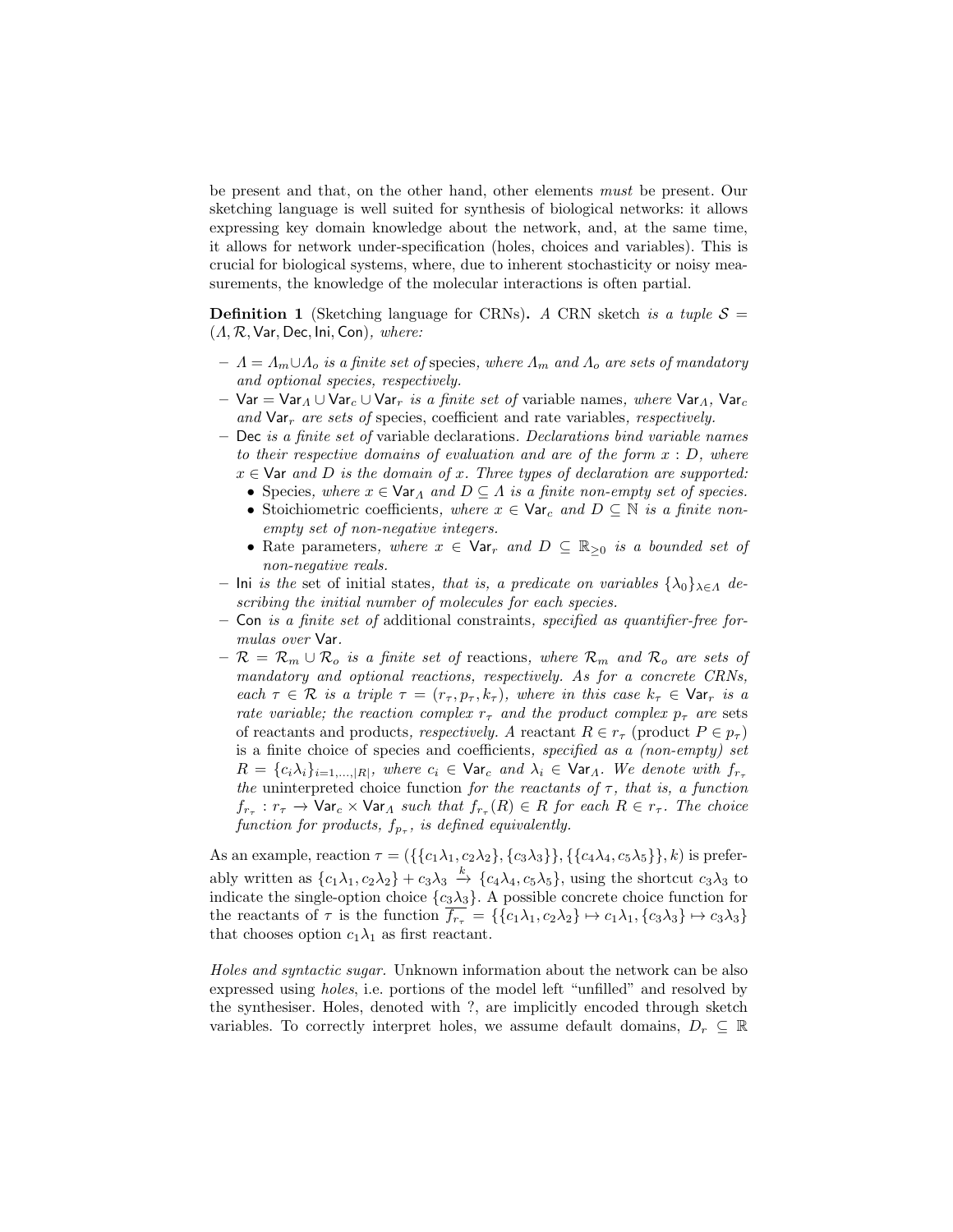bounded and  $D_c \subseteq \mathbb{N}$  finite, for rate and coefficient variables, respectively. We also support the implicit declaration of variables, as shown in Example 1.

The following example illustrates the proposed sketching language and the optimal solution obtained using our synthesis algorithm introduced in Section 4.

Example 1 (Bell shape generator). *For a given species K, our goal is to synthesize a CRN such that the evolution of K, namely the expected number of molecules of K, has a bell-shaped profile during a given time interval, i.e. during an initial interval the population K increases, then reaches the maximum, and finally decreases, eventually dropping to* 0*. Table 1 (left) defines a sketch for the bell-shape generator inspired by the solution presented in [12].*



Table 1: Left: The sketch for bell-shape generator, with Volume  $N = 100$ . Right: CRN producing the bell-shape profile (species K) synthesized by our algorithm

*This sketch reflects our prior knowledge about the control mechanism of the production/degradation of K. It captures that the solution has to have a reaction generating*  $K(\tau_1)$  *and a reaction where*  $K$  *is consumed*  $(\tau_2)$ *. We also know that*  $\tau_1$  requires a species, represented by variable  $\lambda_1$ , that is consumed by  $\tau_1$ , and *thus*  $\tau_1$  *will be blocked after the initial population of the species is consumed. An additional species,*  $\lambda_2$ *, different from*  $\lambda_1$ *, may be required. However, the sketch does not specify its role exactly: reaction*  $\tau_2$  *consumes either none or one molecule of*  $\lambda_2$  *and produces an unknown number of*  $\lambda_2$  *molecules, as indicated by the hole* ?. There is also an optional reaction,  $\tau_3$ , that does not have any reactants and produces either 1 molecule of  $\lambda_2$  or between 1 and 2 molecules of K. The *sketch further defines the mandatory and optional sets of species, the domains of the variables, and the initial populations of species. We assume the default domain D<sup>c</sup>* = [0*,* 2]*, meaning that the hole* ? *can take values from* 0 *to* 2*. Note that many sketch variables are implicitly declared, e.g. term* [1*,* 2]*K corresponds to*  $c' \lambda'$  *with fresh variables*  $c' : [1, 2]$  *and*  $\lambda' : \{K\}$ *.* 

*Table 1 (right) shows the optimal CRN computed by our algorithm for the cost function given in Definition 3 and the bell-shape profile produced by the CRN.*

We now characterise when a concrete network is a valid instantiation of a sketch.

**Definition 2** (Sketch instantiation). *A CRS*  $\mathcal{C} = (\Lambda_{\mathcal{C}}, \mathcal{R}_{\mathcal{C}}, x_0)$  *is a valid instantiation of a sketch*  $S = (A, R, \text{Var}, \text{Dec}, \text{Ini}, \text{Con})$  *if:*  $\text{Ini}(x_0)$  *holds; there exists an interpretation I of the variables in* Var *and choice functions such that:*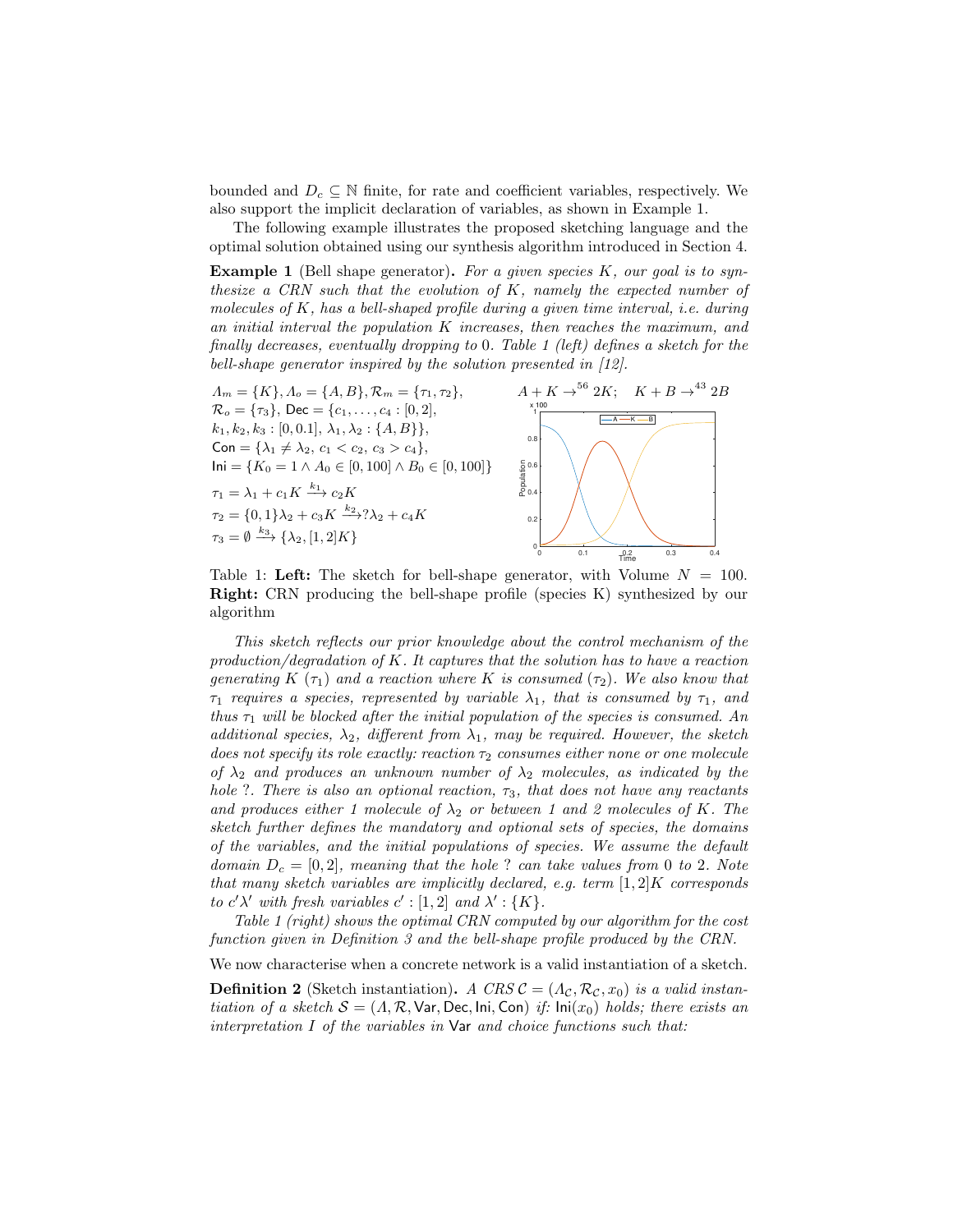- 1. all additional constraints are satisfied:  $I \models \bigwedge_{\phi \in \mathsf{Con}} \phi$ ,
- 2. *for each*  $\tau \in \mathcal{R}_m$  *there is*  $\tau' \in \mathcal{R}_c$  *that* realises  $\tau$ , *i.e.*,  $\tau'$  *is obtained from*  $\tau$ *by replacing variables and choice functions with their interpretation*6*, and*
- *3. for each*  $\tau' \in \mathcal{R}_{\mathcal{C}}$  *there is*  $\tau \in \mathcal{R}$  *such that*  $\tau'$  *realises*  $\tau$ ;

*and the following conditions hold:*

- *4. for each*  $\tau' = (r_{\tau'}, p_{\tau'}, k_{\tau'}) \in \mathcal{R}_{\mathcal{C}}$ :  $k_{\tau'} > 0$  and  $r_{\tau'} + p_{\tau'} > 0$
- *5.*  $\Lambda_m \subseteq \Lambda_c$  and  $\Lambda_c \subseteq \Lambda_m \cup \Lambda_o$  and
- *6. for each species*  $A \in \Lambda_c$  *there is*  $r \in \mathcal{R}_c$  *such that A appears in r as reactant or product.*

*Such an interpretation is called* consistent *for S. For sketch S and consistent interpretation*  $I$ *, we denote with*  $I(S)$  *the* instantiation of  $S$  through  $I$ *. We denote with*  $L(S)$  *the set of valid instantiations of*  $S$ *.* 

Condition 4. states that there are no void reactions, i.e. having null rate  $(k_{\tau'} = 0)$ , or having no reactants and products  $(r_{\tau'}+p_{\tau'}=0)$ . Further, condition 6. ensures that the concrete network contains only species occurring in some reactions.

**Example 2.** *A CRS* 
$$
C_1 = \{\{A, B, K\}, \{\tau'_1, \tau'_2, \tau'_3\}, x_0\}
$$
 where  

$$
\tau'_1 = A + K \xrightarrow{0.01} 2K \quad \tau'_2 = B + K \xrightarrow{0.1} 2B \quad \tau'_3 = \emptyset \xrightarrow{0.001} K,
$$

*with*  $x_0 = (A_0 = 100, B_0 = K_0 = 1)$  *is a valid instantiation of the bell shape*  $s$ ketch *S* from Example 1. Reactions  $\tau_1$ ,  $\tau_2$  and  $\tau_3$  realise respectively reac*tion sketches*  $\tau_1$ ,  $\tau_2$  *and*  $\tau_3$ *. The corresponding consistent interpretation is*  $I =$  $\{\lambda_1 \mapsto A, c_1 \mapsto 1, k_1 \mapsto 0.01, c_2 \mapsto 2, c'_1 \mapsto 1, \lambda_2 \mapsto B, c_3 \mapsto 1, k_2 \mapsto 0.1,$  $H \mapsto 2, c_4 \mapsto 0, k_3 \mapsto 0.001, f_{p_{\tau_3}} \mapsto {\{\{\lambda_2, [1,2]K\} \mapsto [1,2]K\}, c'_2 \mapsto 1\}}$ *, where*  $c'_i$ *is the i-th implicit stoichiometric variable and H is the only hole. The interpretation of*  $f_{p_{\tau2}}$  *indicates that the choice*  $\{\lambda_2, [1, 2]K\}$  *is resolved as*  $[1, 2]K$ *.* 

Since a sketch instantiation corresponds to a CRS, we remark that its behaviour is given by the LNA model. Similarly, as we will show in Section 4, the SMT encoding of a sketch builds on a symbolic encoding of the LNA equations.

# 3 Specification Language

We are interested in checking whether a CRN exhibits a given temporal profile. For this purpose, our specification language supports constraints about the expected number and variance of molecules, and, importantly, about their derivatives over time. This allows us, for instance, to synthesise a network where a given species shows a bell-shape profile (as in Example 1), or has variance greater than its expectation (considered in Section 5). Before explaining the specification language, we introduce the logical framework over which properties, together with CRN sketches, will be interpreted and evaluated.

 $\sqrt[6]{\text{When }\tau'}$  realises sketch reaction  $\tau$ , its reactants  $r_{\tau'}$  is a set of the form  $\{c_R\lambda_R\}_{R\in\tau_{\tau}}$ , i.e. containing a concrete reactant for each choice *R*. Then, this is readily encoded in the reactant vector form  $r_{\tau'} \in \mathbb{N}^{|A|}$  as per CRN definition (see Section 2.1). Similar reasoning applies for products  $p_{\tau'}$ .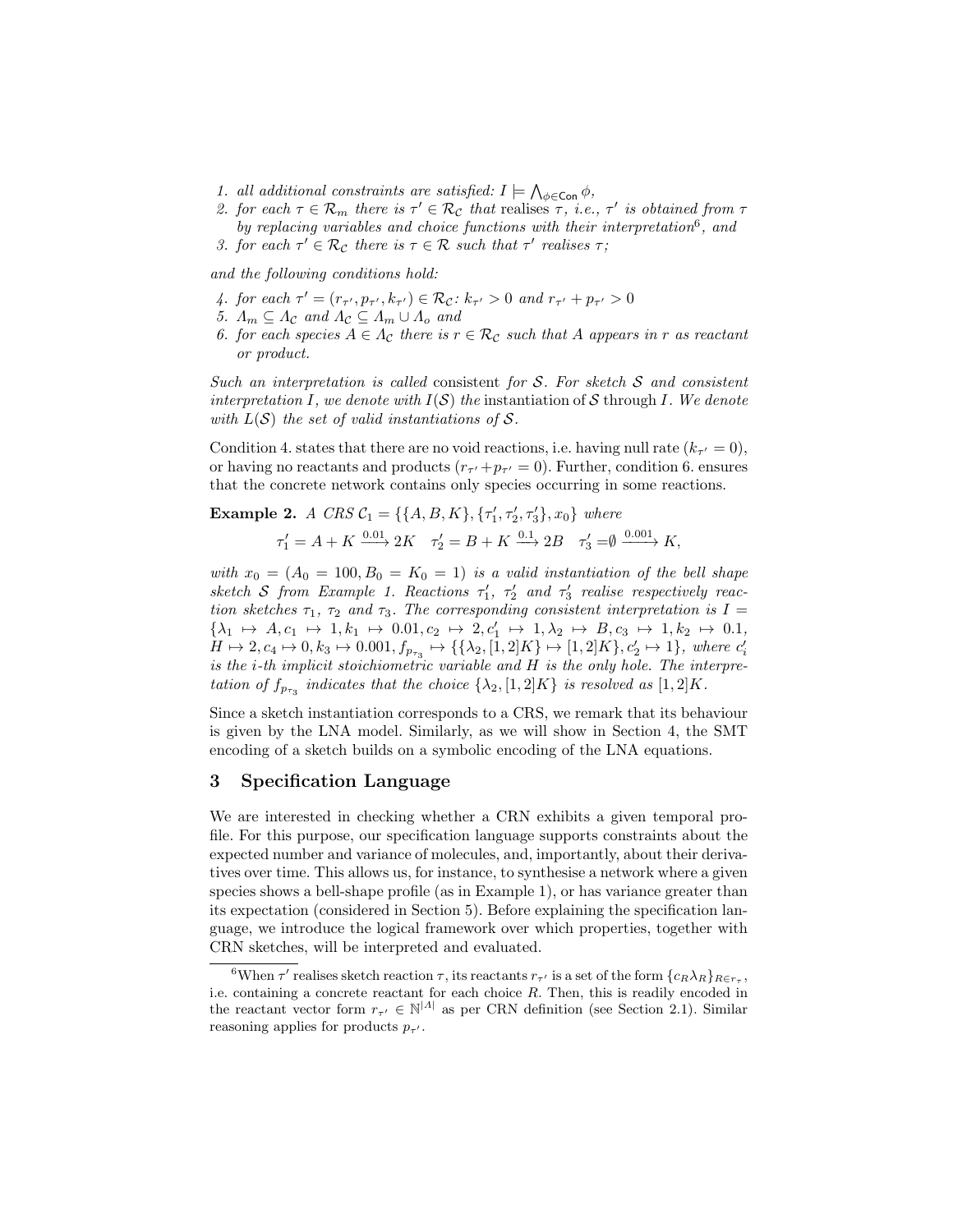#### 3.1 Satisfiability modulo ODEs

In syntax-guided synthesis, the synthesis problem typically reduces to an SMT problem [1]. Since we employ LNA, which generally involves non-linear ODEs, we resort to the framework of *satisfiability modulo ODEs* [25, 26, 30], which provides solving procedures for this theory that are sound and complete up to a userspecified precision. We stress that this framework allows for continuous encoding of the LNA equations, thus avoiding discrete approximations of its dynamics. Crucially, we can express arbitrary-order derivatives of the LNA variables, as these are smooth functions, and hence admit derivatives of all orders.

We employ the SMT solver  $\mathsf{ISAT}(\mathsf{ODE})$  [25] that supports arithmetic constraint systems involving non-linear arithmetic and ODEs. The constraints solved are quantifier-free Boolean combinations of Boolean variables, arithmetic constraints over real- and integer-valued variables with bounded domains, and ODE constraints over real variables plus flow invariants. *Arithmetic constraints* are of the form  $e_1 \sim e_2$ , where  $\sim \in \{ \leq, \leq, =, \geq, \geq \}$  and  $e_{1,2}$  are expressions built from real- and integer-valued variables and constants using functions from  $\{+,-,\cdot,\sin,$ cos, pow<sub>N</sub>, exp, min, max<sup>}</sup>. *ODE constraints* are time-invariant and given by  $\frac{dx}{dt}$  =  $e$ , where  $e$  is an expression as above<sup>7</sup> containing variables themselves defined by ODE constraints. *Flow invariant constraints* are of the form  $x \leq c$  or  $x \geq c$ , with *x* being an ODE-defined variable and *c* being a constant. ODE constraints have to occur under positive polarity and are interpreted as first-order constraints on pre-values  $x$  and post-values  $x'$  of their variables, i.e., they relate those pairs  $(x, x')$  being connected by a trajectory satisfying  $\frac{dx}{dt} = e$  and, if present, the flow invariant throughout.

Due to undecidability of the fragment of arithmetic addressed, iSAT(ODE) implements a sound, yet quantifiably incomplete, unsatisfiability check based on a combination of interval constraint propagation (ICP) for arithmetic constraints, safe numeric integration of ODEs, and conflict-driven clause learning (CDCL) for manipulating the Boolean structure of the formula. This procedure investigates "boxes", i.e. Cartesian products of intervals, in the solution space until it either finds a proof of unsatisfiability based on a set of boxes covering the original domain or finds some hull-consistent box [7], called a *candidate solution box*, with edges smaller than a user-specified width  $\delta > 0$ . While the intervalbased unsatisfiability proof implies unsatisfiability over the reals, thus rendering the procedure sound, the report of a candidate solution box only guarantees that a slight relaxation of the original problem is satisfiable. Within this relaxation, all original constraints are first rewritten to equi-satisfiable inequational form  $t \sim 0$ , with  $\sim \in \{>, \geq\}$ , and then relaxed to the strictly weaker constraint  $t \sim -\delta$ . In that sense, iSAT and related algorithms [30, 50] provide reliable verdicts on either unsatisfiability of the original problem or satisfiability of its aforementioned  $\delta$ -relaxation, and do in principle<sup>8</sup> always terminate with one of these two verdicts. Hence the name " $\delta$ -decidability" used by Gao et al. in [29].

 $^7 \text{where we can additionally use non-total functions /,  $\surd$  and  $\ln$ .$ 

<sup>&</sup>lt;sup>8</sup>i.e., when considering the abstract algorithms using unbounded precision rather than the safe rounding employed in their floating-point based actual implementations.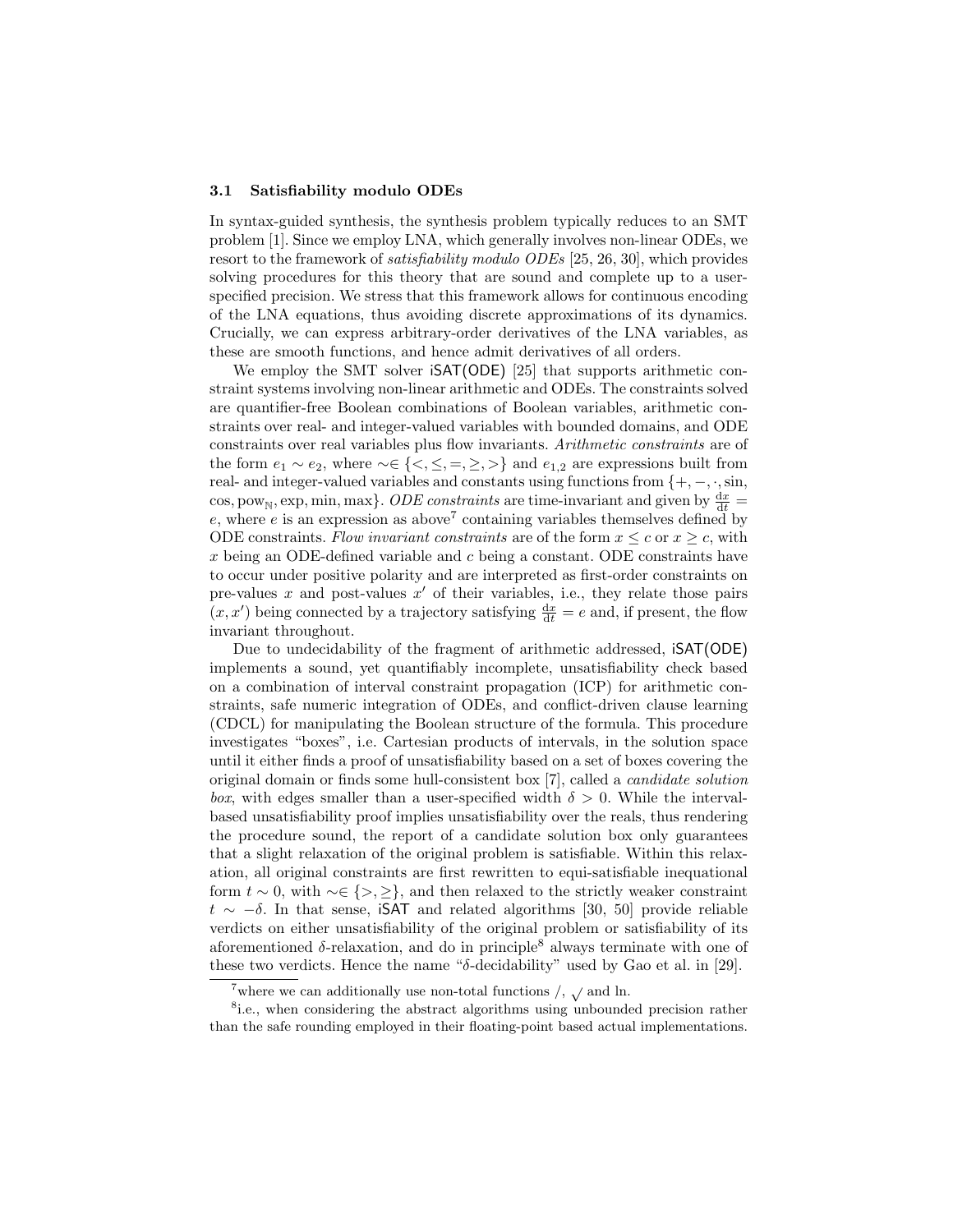#### 3.2 Specification for CRNs

The class of properties we support are formulas describing a dynamical profile composed as a finite sequence of phases. Each phase *i* is characterised by an arithmetic predicate pre-post*i*, describing the system state at its start and end points (including arithmetic relations between these two), as well as by flow invariants (formula inv*i*) pertaining to the trajectory observed during the phase. Formally, a specification  $\varphi$  comprising  $M \geq 1$  phases is defined by

$$
\varphi = \bigwedge_{i=1}^{M} \text{inv}_{i} \wedge \text{pre-post}_{i} \tag{3}
$$

Note that entry as well as target conditions of phases can be expressed within pre-post*i*. Initial conditions are not part of the specification but, as explained in Section 4, the sketch definition.

*CRS correctness.* For a CRS  $\mathcal{C}$ , Volume *N*, and property  $\varphi$ , we are interested in checking whether *C* is *correct* with respect to  $\varphi$ , written  $\llbracket \mathcal{C} \rrbracket_N \models \varphi$ , i.e., whether *C* at Volume *N* exhibits the dynamic behavior required by  $\varphi$ . Since  $\llbracket \mathcal{C} \rrbracket_N$  is a set of ODEs, this corresponds to checking whether  $\hat{\varphi} \wedge \varphi_{\llbracket \mathcal{C} \rrbracket_N}$  is satisfiable, where  $\varphi_{\llbracket \mathcal{C} \rrbracket_N}$  is an SMT formula encoding the set of ODEs given by  $\llbracket \mathcal{C} \rrbracket_N$  and their higher-order derivatives<sup>9</sup> by means of the corresponding ODE constraints, and  $\hat{\varphi}$  is the usual bounded model checking (BMC) unwinding of the step relation  $\bigwedge_{i=1}^{M} (phase = i \Rightarrow inv_i \wedge pre\text{-post}_i) \wedge phase' = phase + 1$  encoding the phase sequencing and the pertinent phase constraints, together with the BMC target  $phase = M$  enforcing all phases to be traversed. As this satisfiability problem is undecidable in general, we relax it to checking whether  $\hat{\varphi} \wedge \varphi_{\llbracket \mathcal{C} \rrbracket_N}$  is  $\delta$ -satisfiable in the sense of admitting a candidate solution box of width  $\delta$ . In that case, we write  $\mathbb{C} \cdot \mathbb{C} \cdot \mathbb{C} \mapsto \infty$ .

Example 3 (Specification for the bell-shape generator). *The required bell-shaped profile for Example 1 can be formalized using a* 2*-phase specification as follows:*

$$
\text{inv}_1 \equiv E^{(1)}[K] \ge 0, \text{ pre-post}_1 \equiv E^{(1)}[K]' = 0 \land E[K]' > 30,
$$
  

$$
\text{inv}_2 \equiv E^{(1)}[K] \le 0, \text{ pre-post}_2 \equiv E[K]' \le 1 \land T' = 1
$$

*where*  $E[K]$  *is the expected value of species*  $K$  *and*  $E^{(1)}[K]$  *its first derivative.*  $T$  *is the global time. Primed notation*  $(E[K]', E^{(1)}[K]', T')$  *indicates the variable value* at the end of the respective phase. Constraints  $inv_1$  and  $inv_2$  require, respectively, *that E*[*K*] *is not decreasing in the first phase, and not increasing in the second*  $(and last) phase.$  pre-post<sub>1</sub> *states that, at the end of phase* 1,  $E[K]$  *is a local optimum*  $(E^{(1)}[K] = 0)$ , and has an expected number of molecules greater than 30. pre-post, *states that, at the final phase, the expected number of molecules of K is at most* 1 *and that the final time is* 1*.*

This example demonstrates that we can reason over complex temporal specifications including, for instance, a relevant fragment of bounded metric temporal logic [44].

<sup>&</sup>lt;sup>9</sup>Only the derivatives appearing in  $\varphi$  are included. These are encoded using the Faà di Bruno's formula [33].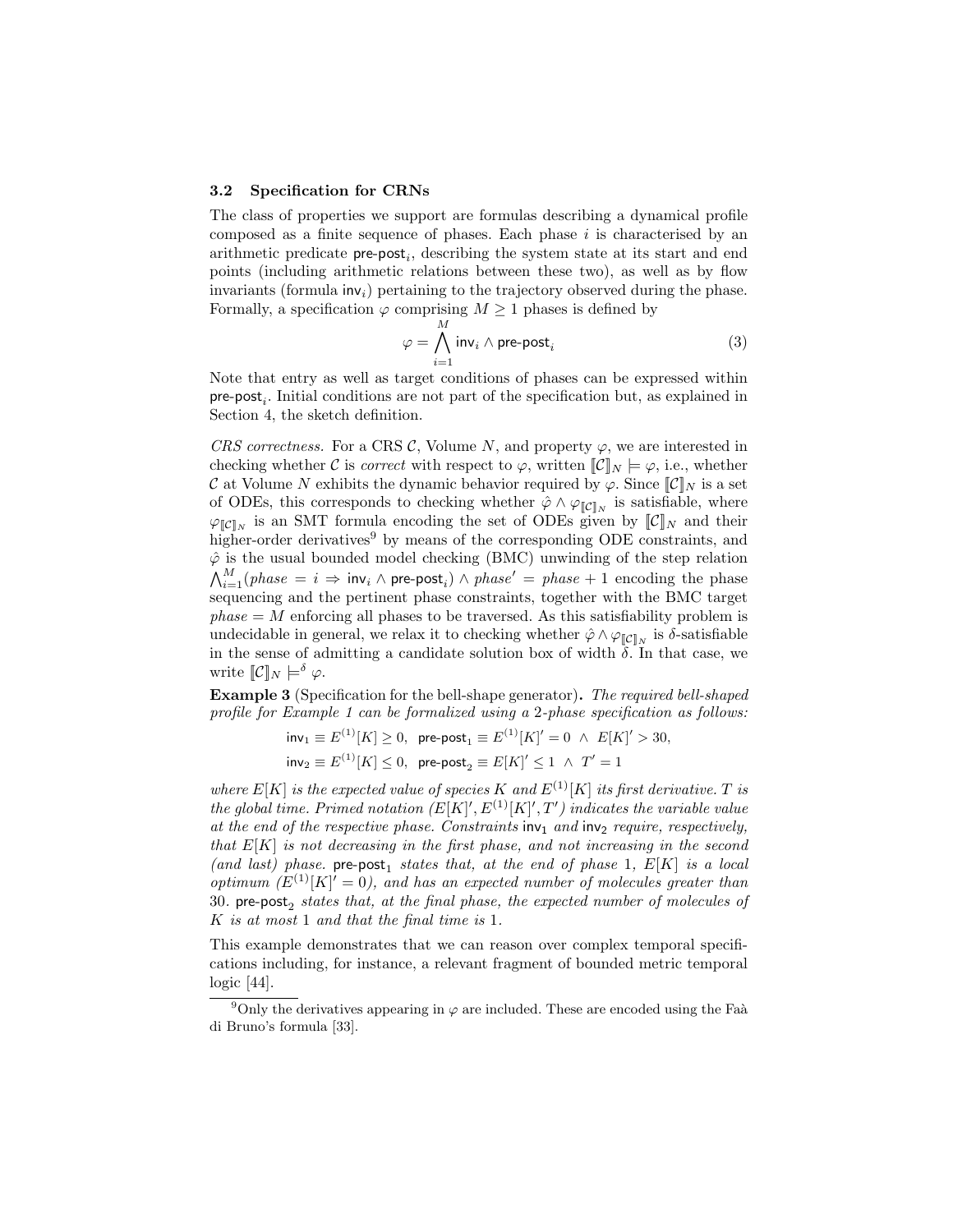## 4 Optimal Synthesis of Chemical Reaction Networks

In this section we formulate the optimal synthesis problem where we seek to find a concrete instantiation of the sketch (i.e. a CRN) that satisfies a given property and has a minimal cost. We further show the encoding of the problem using satisfiability modulo ODEs and present an algorithm scheme for its solution.

#### 4.1 Problem Formulation

Before explaining our optimal synthesis problem, we first need to introduce the class of cost functions considered. A cost function  $G$  for a sketch  $S$  has signature  $G: L(S) \to \mathbb{N}$  and maps valid instantiations of *S* to a natural cost. A variety of interesting cost functions fit this description, and, depending on the particular application, the modeller can choose the most appropriate one. A special case is, for instance, the overall number of species and reactions, a measure of CRN complexity used in e.g. CRN comparison and reduction [19, 18]. Importantly, cost functions are defined over the structure of the concrete instantiation, rather than its dynamics. As we shall see, this considerably simplifies the optimisation task, since it leads to a finite set of admissible costs. In the rest of the paper, we consider the following cost function, which captures the structural complexity of the CRN and the cost of physically implementing it using DNA [49, 14].

**Definition 3** (Cost function). For a sketch  $S = (A, R, \text{Var}, \text{Dec}, \text{Ini}, \text{Con})$ , we *consider the cost function*  $G_S$  :  $L(S) \rightarrow \mathbb{N}$  *that, for any CRS instantiation*  $\mathcal{C} = (\Lambda, \mathcal{R}) \in L(\mathcal{S})$ *, is defined as:* 

$$
G_{\mathcal{S}}(\mathcal{C}) = 3 \cdot (|A \cap A_o|) + \sum_{\tau \in \mathcal{R}_{\mathcal{C}}} \sum_{S \in A} 6 \cdot r_{S,\tau} + 5 \cdot p_{S,\tau}
$$

*where*  $r_{S,\tau}$  ( $p_{S,\tau}$ ) is the stoichiometry of species *S* as reactant (product) of  $\tau$ . This cost function penalizes the presence of optional species  $(A<sub>o</sub>)$  and the number of reactants and products in each reaction. It does not explicitly include a penalty for optional reactions, but this is accounted for through an increased total number of reactants and products. We stress that different cost functions can be used, possibly conditioned also on the values of reaction rates.

*Problem 1 (Optimal synthesis of CRNs)*. Given a sketch *S*, cost function  $G_S$ , property  $\varphi$ , Volume N and precision  $\delta$ , the optimal synthesis problem is to find CRS  $\mathcal{C}^* \in L(\mathcal{S})$ , if it exists, such that  $\mathcal{C}^* \mathcal{C} \times \mathcal{C}$  and, for each CRS  $\mathcal{C} \in L(\mathcal{S})$ such that  $G_{\mathcal{S}}(\mathcal{C}) < G_{\mathcal{S}}(\mathcal{C}^*)$ , it holds that  $\mathcal{C}||_N \nvDash^{\delta} \varphi$ .

An important characteristic of the sketching language and the cost function is that for each sketch *S* the set  $\{G_{\mathcal{S}}(\mathcal{C}) \mid \mathcal{C} \in L(\mathcal{S})\}$  is finite. This follows from the fact that *S* restricts the maximal number of species and reactions as well as the maximal number of reactants and products for each reaction. Therefore, we can define for each sketch  $\mathcal S$  the minimal cost  $\mu_S$  and the maximal cost  $\nu_S$ .

Example 4. *It is easy to verify that the cost of the CRS C of Example 2, a valid instantiation of the bell-shape generator sketch*  $S$ *, is*  $G_S(\mathcal{C})=3 \cdot 2+6 \cdot$  $4+5 \cdot 5 = 55$ , and that minimal and maximal costs of sketch S are, respectively,  $\mu_{\mathcal{S}} = 3 \cdot 1 + 6 \cdot 2 + 5 \cdot 2 = 25$  and  $\nu_{\mathcal{S}} = 3 \cdot 2 + 6 \cdot 5 + 5 \cdot 7 = 71$ .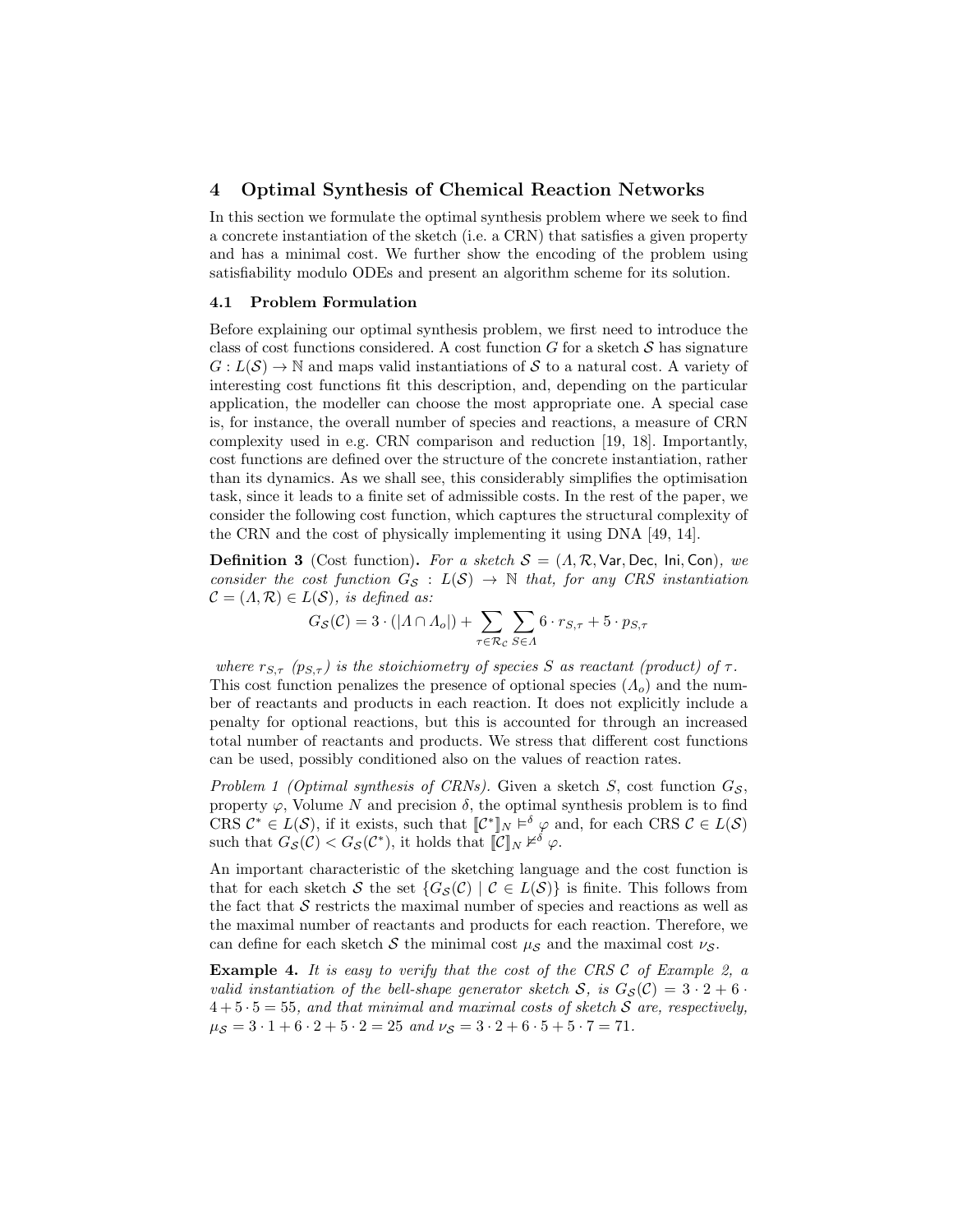We now define a meta-sketch abstraction for our sketching language that allows us to formulate an efficient optimal synthesis algorithm.

Definition 4 (Meta-sketch for CRNs). *Given a sketch S and a cost function G*<sub>*S*</sub>, we define the meta-sketch  $M_S = \{S(i) | \mu_S \le i \le \nu_S\}$ , where  $S(i)$  is a *sketch whose instantiations have cost smaller than <i>i*, *i.e.*  $L(S(i)) = \{C \in L(S) |$  $G_S(C) < i$ .

A meta-sketch  $\mathcal{M}_{\mathcal{S}}$  establishes a hierarchy over the sketch  $\mathcal{S}$  in the form of an ordered set of sketches  $S(i)$ . The ordering reflects the size of the search space for each  $S(i)$  as well as the cost of implementing the CRNs described by  $S(i)$ . In contrast to the abstraction defined in [8], the ordering is given by the cost function and thus it can be directly used to guide the search towards the optimum.

## 4.2 Symbolic Encoding

Given a sketch of CRN  $S = (A, \mathcal{R}, \mathsf{Var}, \mathsf{Dec}, \mathsf{Ini}, \mathsf{Con})$ , we show that the dynamics of  $L(S)$ , set of possible instantiations of S, can be described symbolically by a set of parametric ODEs, plus additional constraints. These equations depend on the sketch variables and on the choice functions of each reaction, and describe the time evolution of mean and variance of the species.

For  $S \in \Lambda, \lambda \in \mathsf{Var}$ , we define the indicator function  $\mathcal{I}_S(\lambda) = 1$  if  $\lambda = S$ , and 0 otherwise. For  $S \in \Lambda$  and  $\tau \in \mathcal{R}$ , we define the following constants:

$$
r_{S,\tau} = \sum_{\substack{R \in r_{\tau} \\ (c,\lambda)=f_{r_{\tau}}(R)}} c \cdot \mathcal{I}_S(\lambda), \qquad p_{S,\tau} = \sum_{\substack{P \in p_{\tau} \\ (c,\lambda)=f_{p_{\tau}}(P)}} c \cdot \mathcal{I}_S(\lambda), \qquad v_{S,\tau} = p_{S,\tau} - r_{S,\tau}
$$

Note that these are equivalent to the corresponding coefficients for concrete CRNs, but now are parametric as they depend on the sketch variables. As for the LNA model of Section 2.1, symbolic expectation and variance together characterise the symbolic behaviour of sketch  $S$ , given as the set of parametric ODEs  $[\![\mathcal{S}]\!]_N = (N \cdot \Phi, N \cdot C[\![Z]\!])$ , for some Volume *N*.

The functions  $\Phi(t)$  and  $C[Z(t)]$  describe symbolically the time evolution of expected values and covariance of all instantiations of  $S$ , not just of valid instantiations. We restrict to valid instantiations by imposing the following formula:

$$
\mathop{\mathrm{consist}}\limits_{\equiv}\mathop{\mathrm{Ini}}\limits_{(x_0)}\wedge \bigwedge_{\phi\in\mathop{\mathrm{Con}}\limits} \phi \;\wedge\; \bigwedge_{\tau\in\mathcal{R}_m}\neg\mathop{\mathrm{void}}\limits(\tau) \;\wedge\; \bigwedge_{S\in\varLambda_m}\mathop{\mathrm{used}}\limits(S)
$$

which, based on Definition 2, states that initial state and additional constraints have to be met, all mandatory reactions must not be void, and all mandatory species must be "used", i.e. must appear in some (non-void) reactions. Note that we allow optional reactions to be void, in which case they are not included in the concrete network. Formally,  $\text{void}(\tau) \equiv (k_{\tau} = 0) \vee \sum_{S \in A} (r_{S,\tau} + p_{S,\tau}) = 0$ and  $\text{used}(S) \equiv \bigvee_{\tau \in \mathcal{R}} \neg \text{void}(\tau) \land (r_{S,\tau} + p_{S,\tau}) > 0.$ 

*Sketch correctness.* Given an interpretation *I* consistent for *S*, call  $\Phi_I$  and  $C[Z]_I$ , the concrete functions obtained from  $\Phi$  and  $C[Z]$  by substituting variables and functions with their assignments in *I*. The symbolic encoding ensures that the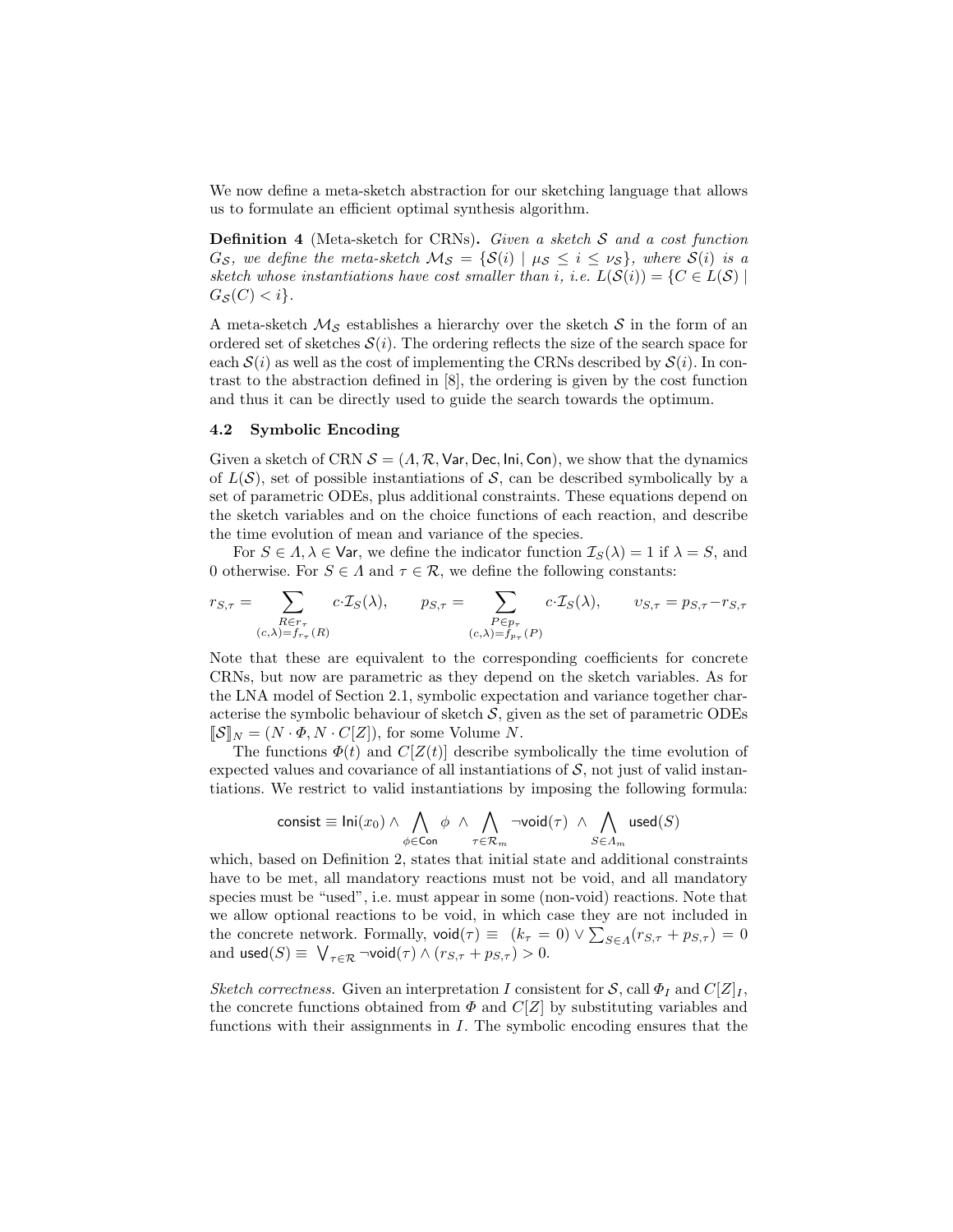LNA model  $[[I(\mathcal{S})]]_N$  of CRS  $I(\mathcal{S})$  (i.e. the instantiation of  $\mathcal S$  through *I*, see Definition 2) is equivalent to  $(\Phi_I, C[Z]_I)$ .

With reference to our synthesis problem, this implies that the synthesis of a CRS  $\mathcal{C}^*$  that satisfies a correctness specification  $\varphi$  from a sketch  $\mathcal S$  corresponds to finding a consistent interpretation for  $S$  that satisfies  $\varphi$ . Similarly to the case for concrete CRSs, this corresponds to checking if  $\hat{\varphi} \wedge \text{consist} \wedge \varphi_{\llbracket S\rrbracket_N}$  is  $\delta$ -satisfiable for some precision  $\delta$ , where  $\hat{\varphi}$  is the BMC encoding of  $\phi$  (see Section 3.2) and  $\varphi_{\llbracket \mathcal{S} \rrbracket_N}$  is the SMT encoding of the symbolic ODEs given by  $\llbracket \mathcal{S} \rrbracket_N$  and the corresponding derivatives.

*Cost constraints.* For a sketch  $S$  and cost  $i \in \mathbb{N}$ , the following predicate encodes the cost function of Definition 3 in order to restrict  $S$  into  $S(i)$ , i.e. the sketch whose instantiations have cost smaller than *i*:

$$
\mathsf{Con}_G(i) \equiv \left(3 \cdot \sum_{S \in \varLambda_o} \mathcal{I}(\mathsf{used}(S)) + \sum_{\tau \in \mathcal{R}} \mathcal{I}(\neg \mathsf{void}(\tau)) \cdot \sum_{S \in \varLambda} \left(6 \cdot r_{S, \tau} + 5 \cdot p_{S, \tau}\right)\right) < i
$$

where  $\mathcal I$  is the indicator function, and used and void are predicates defined above.

## 4.3 Algorithm Scheme for Optimal Synthesis

In Algorithm 1, we present an algorithm scheme for solving the optimal synthesis problem for CRNs. It builds on the meta-sketch abstraction described in Definition 4, which enables effective pruning of the search space through cost constraints, and the SMT-based encoding of Section 4.2, which allows for the automated derivation of meta-sketch instantiations (i.e. CRNs) that satisfy the specification and the cost constraints.

This scheme repeatedly invokes the SMT solver  $(\delta$ -Solver) on the sketch encoding, and at each call the cost constraints are updated towards the optimal cost. We consider three approaches: 1) *top-down*: starting from the maximal cost  $\nu_S$ , it solves meta-sketches with decreasing cost until no solution exists (UNSAT); 2) *bottom-up:* from the minimal cost  $\mu_{\mathcal{S}}$ , it increases the cost until a solution is found (SAT); 3) *binary search:* it bounds the upper estimate on the optimal solution using a SAT witness and the lower estimate with an UNSAT witness.

We further improve the algorithm by exploiting the fact that UNSAT witnesses can also be obtained at a lower precision  $\delta_{init}$  ( $\delta_{init} \gg \delta$ ), which consistently improves performance. Indeed, UNSAT outcomes are precise and thus valid for any precision. Note that the top-down strategy does not benefit from this speed-up since it only generates SAT witnesses.

At every iteration, variable *i* maintains the current cost. The solver is firstly called using the rough precision  $\delta_{init}$  (line 3). If the solver returns SAT (potential false positive), we refine our query using the required precision  $\delta$  (line 5). If this query is in turn satisfiable, then the solver also returns a candidate solution box *M*, where all discrete variables are instantiated to a single value and an interval smaller than  $\delta$  is assigned to each real-valued variable. Function getSoln computes the actual sketch instantiation  $C^*$  as the centre point of M that  $\delta$ -satisfies  $\varphi$ .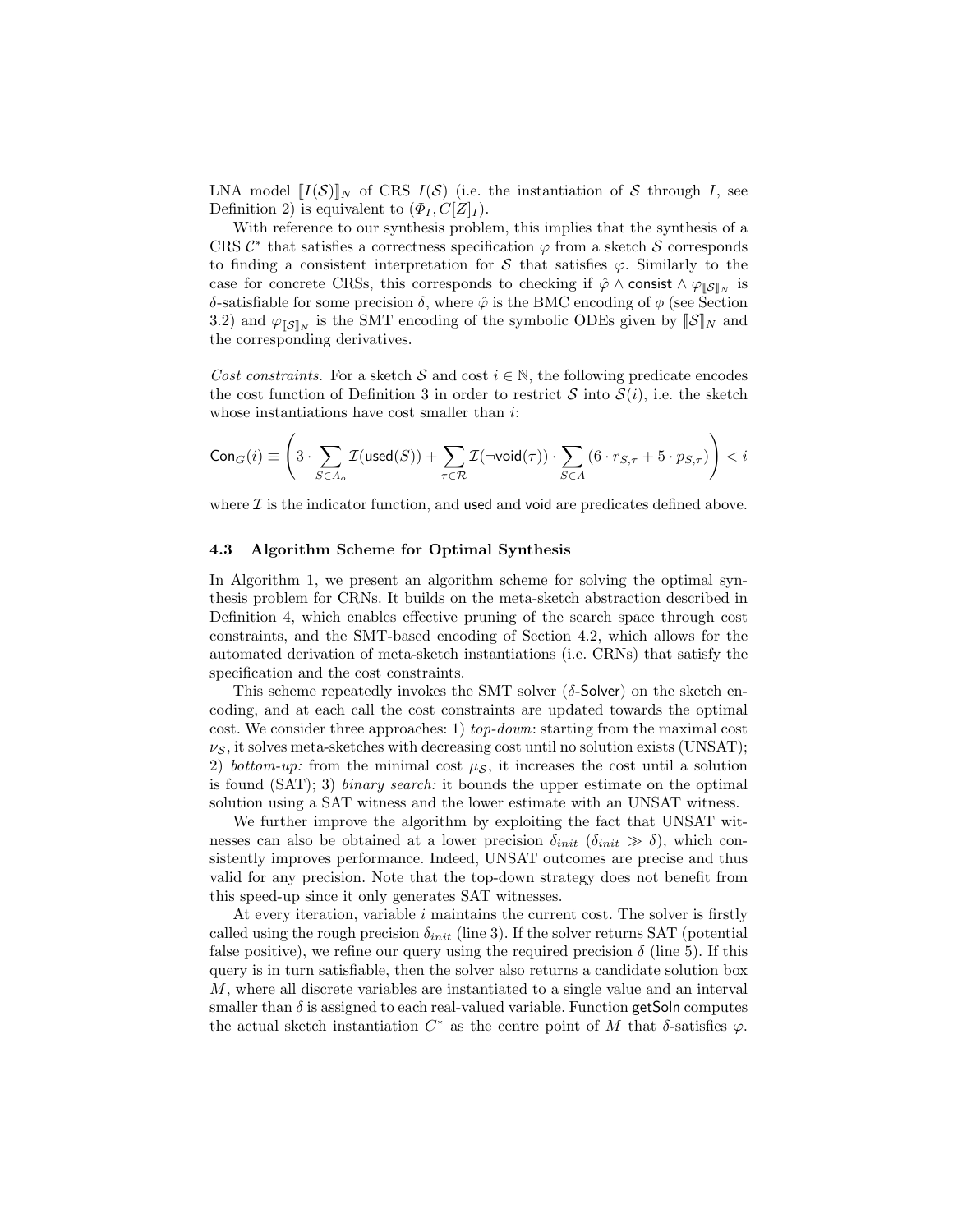Algorithm 1 Generalised synthesis scheme

**Require:** Meta-sketch  $M<sub>S</sub>$ , property  $\varphi$ , precision  $\delta$  and initial precision  $\delta_{init}$ **Ensure:**  $C^*$  is a solution of Problem 1 if  $\exists C \in L(\mathcal{M}_{\mathcal{S}}^{\omega}) : C \models^{\delta} \varphi$ , otherwise  $C^* = \text{null}$ 1:  $i^{\perp} \leftarrow \nu s$ ;  $i^{\perp} \leftarrow \mu s$ ;  $i \leftarrow g(i^{\perp}, i^{\perp})$ ;  $C^* \leftarrow \text{null}$ 2: repeat 3:  $SAT_1 \leftarrow \delta\text{-Solver}(\mathcal{S}(i), \varphi, \delta_{init}); SAT_2 \leftarrow false$ <br>4: if  $SAT_1$  then if *SAT*<sub>1</sub> then 5:  $(M, SAT_2) \leftarrow \delta$ -Solver( $S(i), \varphi, \delta$ )<br>6: **if**  $SAT_2$  **then**  $C^* = \text{getSoln}(S(i))$ 6: **if**  $SAT_2$  then  $C^* = \text{getSoln}(S(i), M)$ <br>7: **else**  $\delta_{init} = (\delta_{init} - \delta)/2$ else  $\delta_{init} = (\delta_{init} - \delta)/2$ 8:  $(i^{\perp}, i^{\perp}) \leftarrow f(i, i^{\perp}, i^{\perp}, SAT_2, \mathsf{G}_{\mathcal{S}}(C^*)); i \leftarrow g(i^{\perp}, i^{\perp})$ 9: **until**  $i^{\perp} \leq i^{\perp}$ 10: return  $C^*$ 

The cost of  $C^*$  provides the upper bound on the optimal solution. If either query returns UNSAT, the current cost *i* provides the lower bound on the optimal solution. The second query being UNSAT implies that the rough precision  $\delta_{init}$ produced a false positive, and thus it is refined for the next iteration (line 7).

The actual search strategy used in Algorithm 1 is given by the functions f controlling how the upper  $(i^{\perp})$  and lower  $(i^{\perp})$  bounds on the cost are updated and by *g* determining the next cost to explore. Note that such bounds ensure the termination of the algorithm (line 9). In the bottom-up approach, *f* "terminates" the search (i.e. causes  $i^{\perp} > i^{\perp}$ ) if  $SAT_2$  is true (i.e. when the first SAT witness is obtained), otherwise  $f$  sets  $(i^{\perp}, i^{\perp}) \leftarrow (i+1, i^{\perp})$  and  $g$  sets  $i \leftarrow i^{\perp}$ . In the top-down case, *f* terminates the search if *SAT*<sup>2</sup> is false (i.e. at the first UNSAT witness), otherwise it sets  $(i^{\perp}, i^{\perp}) \leftarrow (i^{\perp}, \mathsf{G}_{\mathcal{S}}(C^*)-1)$  and  $i \leftarrow i^{\perp}$ , where  $\mathsf{G}_{\mathcal{S}}(C^*)$ is the cost of CRN  $C^*$ . Binary search is obtained with f that updates  $(i^{\perp}, i^{\perp})$ to  $(i^{\perp}, \mathsf{G}_{\mathcal{S}}(C^*)-1)$  if  $SAT_2 =$  true, to  $(i+1, i^{\perp})$  otherwise, and with *g* that updates *i* to  $i^{\perp} + \lfloor (i^{+} - i^{\perp})/2 \rfloor$ .

## 5 Experimental Evaluation

We evaluate the usefulness and performance of our optimal synthesis method on three case studies, representative of important problems studied in biology: (1) the bell-shape generator, a component occurring in signaling cascades; (2) Super Poisson, where we synthesize CRN implementations of stochastic processes with prescribed levels of process noise; and (3) Phosphorelay network, where we synthesize CRNs exhibiting switch-like sigmoidal profiles, which is the biochemical mechanism underlying cellular decision-making, driving in turn development and differentiation.

We employ the solver  $\mathsf{iSAT}(\mathsf{ODE})$  [25, 26]<sup>10</sup>, even if our algorithm supports any  $\delta$ -solver. We ran preliminary experiments using the tool dReal [30], finding that iSAT performs significantly better on our instances. All experiments were

<sup>&</sup>lt;sup>10</sup>Version r2806. Parameters:  $-\text{maxdepth} = k$  (k is the BMC unrolling depth) and --ode-opts=--continue-after-not-reaching-horizon.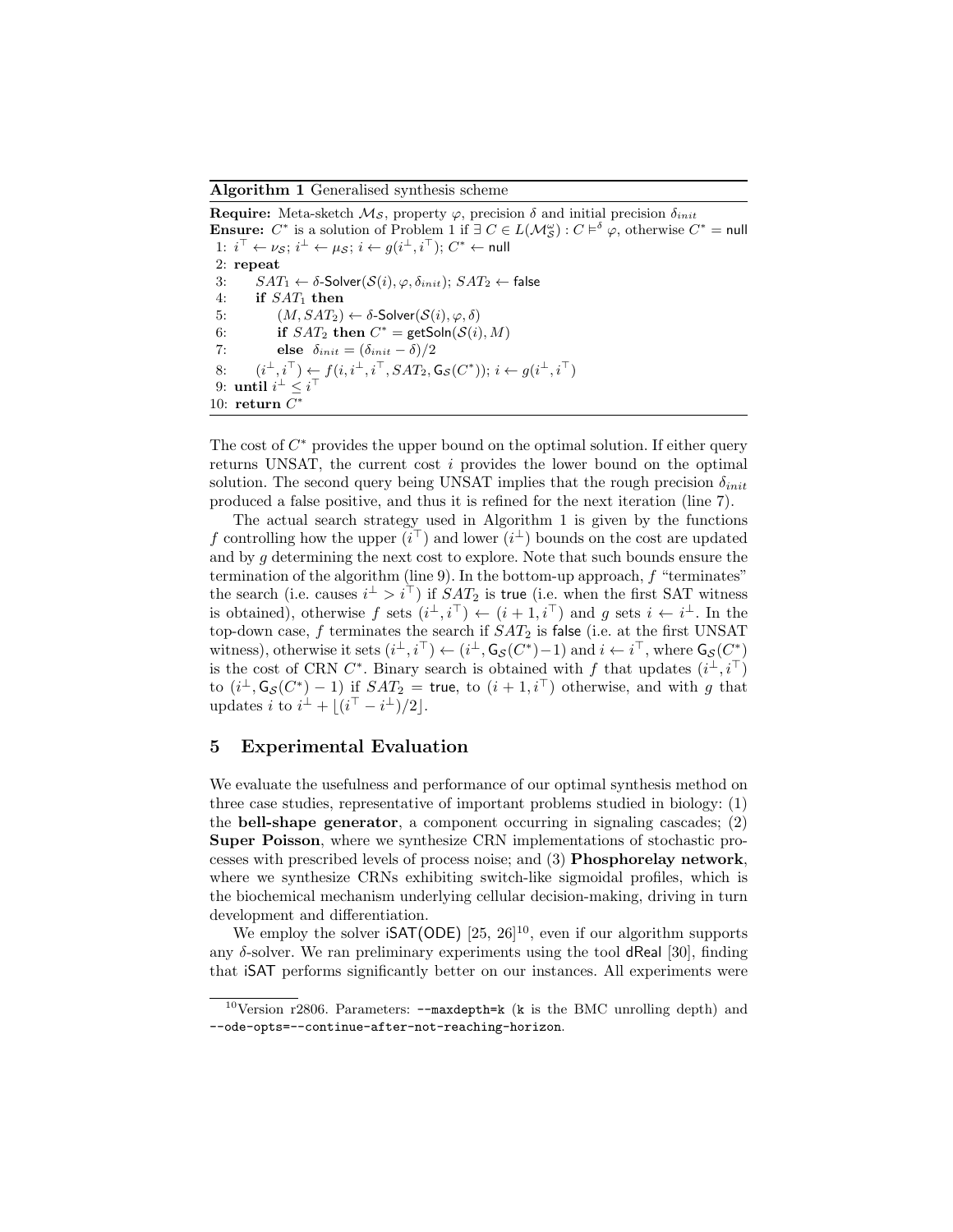

Table 2: Performance of bell-shape generator model. Left: runtimes for different precisions  $\delta$  and discrete search space size. **Right:** optimal synthesis with different variants of Algorithm 1, fixed discrete search space size (1536) and  $\delta = 10^{-3}$ .

run on a server with a Intel Xeon CPU E5645 @2.40GHz processor (using a single core) and 24GB @1333MHz RAM.

Bell-Shape Generator. We use the example described in Examples 1 and 3, resulting in 8 parametric ODEs, as the main benchmark. The synthesised CRN is shown in Figure 1. In the first experiment, we evaluate the scalability of the solver with respect to precision  $\delta$  and the size of the discrete search space, altered by changing the domains of species and coefficient variables of the sketch. We exclude cost constraints as they reduce the size of the search space. Runtimes, reported in Table 2 (left), correspond to a single call to **iSAT** with different  $\delta$ values, leading to SAT outcomes in all cases. Note that the size of the continuous state space, given by the domains of rate variables, does not impose such a performance degradation, as shown in Table 3 (right) for a different model.

In the second experiment, we analyse how cost constraints and different variants of Algorithm 1 affect the performance of optimal synthesis. Table  $2$  (right) shows the number of iSAT calls with UNSAT/SAT outcomes (2nd column) and total runtimes without/with the improvement that attempts to obtain UNSAT witnesses at lower precision ( $\delta_{init} = 10^{-1}$ ). Importantly, the average runtime for a single call to iSAT is significantly improved when we use cost constraints, since these reduce the discrete search space (between 216s and 802s with cost constraints, 1267s without). Moreover, results clearly indicate that UNSAT cases are considerably faster to solve, because inconsistent cost constraints typically lead to trivial UNSAT instances. This favours the bottom-up approach over the top-down. In this example, the bottom-up approach also outperforms binarysearch, but we expect the opposite situation for synthesis problems with wider spectra of costs. As expected, we observe a speed-up when using a lower precision for UNSAT witnesses, except for the top-down approach.

Super Poisson. We demonstrate that our approach is able to synthesise a CRN that behaves as a stochastic process, namely, a super Poisson process having variance greater than its expectation. We formalise the behaviour on the interval  $[0,1]$  using a 1-phase specification as shown in Table 3 (left). For  $N = 100$  we consider the sketch listed in Table 3 (center) where both reactions are mandatory, reflecting the knowledge that *A* is both produced and degraded.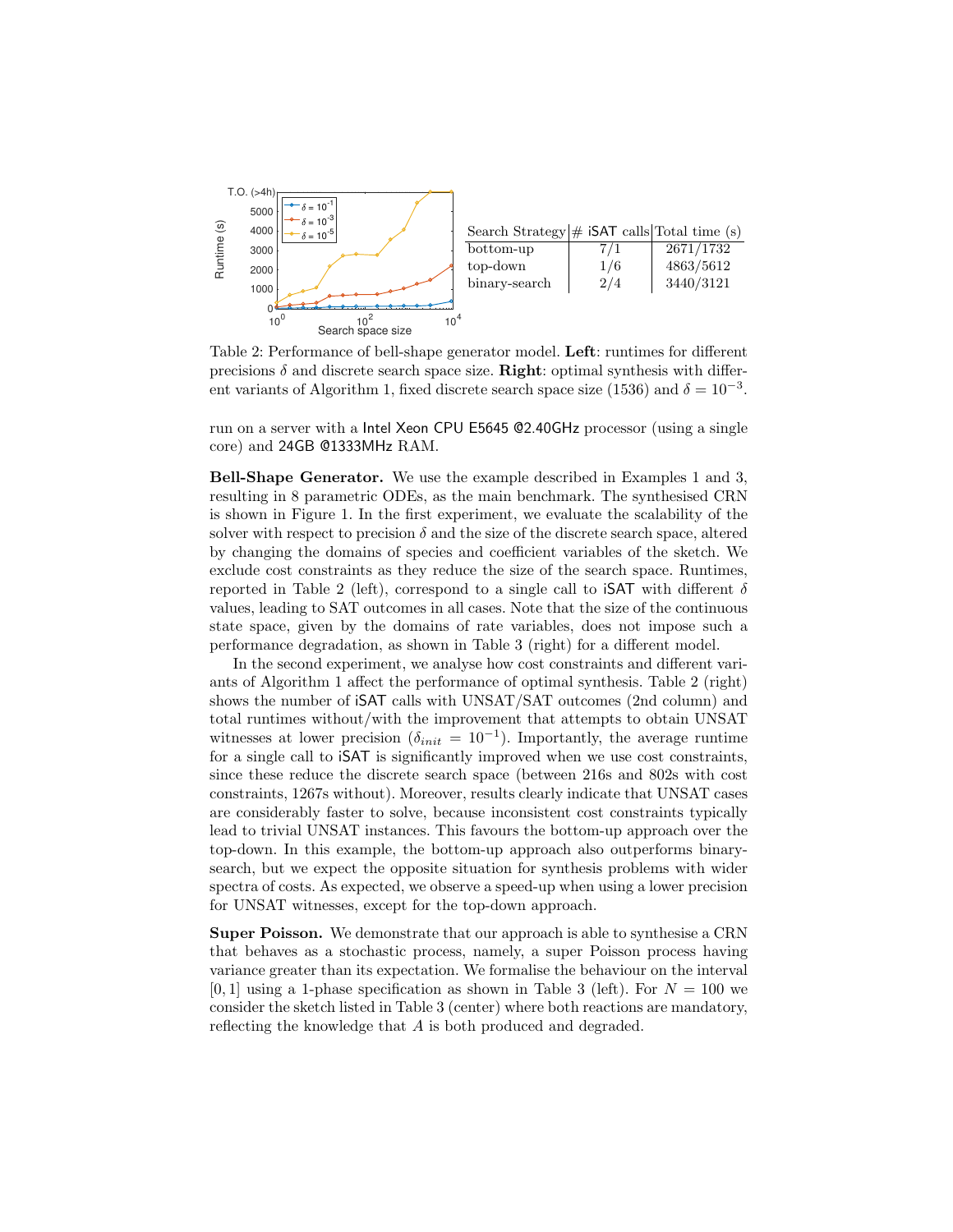$inv_1 \equiv C[A] > E[A]$  $\mathsf{pre\text{-}post}_1 \equiv T'=1$  $A = \{A, B\}, A_o = \{B\}, \lambda_1, \lambda_2 : A_o$  $\mathcal{R}_m = {\tau_1, \tau_2}, A_0 = B_0 = 0,$  $k_1, k_2: [0, 100], c_1, c_2, c_3: [0, 2]$  $\tau_1 : \rightarrow^{k_1} c_1 A + c_2 \lambda_1; \quad \tau_2 : A \rightarrow^{k_2} c_3 \lambda_2;$ Rate interval Time (s)  $[0, 1]$  4 [0*,* 10] 18 [0*,* 100] 31

Table 3: Left: The 1-phase specification of the super Poisson process. Centre: The sketch. Right: Runtimes for different precisions.

Using precision  $\delta = 10^{-3}$ , we obtained the optimal solution  $\{\frac{23}{\longrightarrow} 2A, A, \frac{94}{\longrightarrow}\}$ (cost 16) in 4s. Notably, the synthesis without the cost constraints took 19s. Moreover, the ability to reason over the variance allows the solver to discard solution  $\{\rightarrow A, A \rightarrow \}$  (implementation of a Poisson process [15]), which would have led to a variance equal to expectation. Table 3 (right) demonstrates the scalability of our approach with respect to the size of the continuous parameter space. Despite its non-trivial size (10 ODEs and discrete search space of size 288), we obtain remarkable performance, with runtimes in the order of seconds.

Phosphorelay Network. In the last case study we present a rate synthesis problem (i.e. all discrete parameters are instantiated) for a three-layer phosphorelay network [22]. In this network, each layer *Li*  $(i = 1, 2, 3)$  can be found in phosphorylated form, *Lip*, and there is the ligand *B*, acting as an input for the network. The authors of [22] were interested in finding rates such that the time dynamics of  $L3p$  shows ultra-sensitivity – a sigmoid shape of the time evolution of *L*3*p* – which they obtained by manually varying the parameters until the right profile was discovered. We show that our approach can automatically find these parameters, thus overcoming such a tedious and time-consuming task.

We formalise the required behaviour using the 2-phase specification as shown in Table 4 (left). In particular, we consider a time interval [0*,* 1] during which *L*3*p* never decreases  $(E^{(1)}|L3p] > 0$ , and we require that an inflection point in the second derivative occurs in the transition between the two phases. At the final time we require that the population of *L*3*p* is above 100, to rule out trivial solutions. For  $N = 1000$  we consider the sketch listed in Table 4 (center), inspired by [22]. Figure 1 lists the rates synthesised for  $\delta = 10^{-3}$  and illustrates the obtained sigmoid profile. We further consider a more complex



Fig. 1: The synthesised rates and the corresponding profile (without variance constraints).

variant of the problem, where we extend the specification to require that the variance of *L*3*p* on its inflection point (the point where the variance is known to reach its maximum [22]) is limited by a threshold. This extension led to an encoding with 37 symbolic ODEs, compared to the 9 ODEs (7 species plus two ODEs for the derivatives of *L*3*p*) needed for the previous specification. Table 4 (right) shows the runtimes of the synthesis process for both variants of the model and different precisions  $\delta$ . The results demonstrate that neither increasing the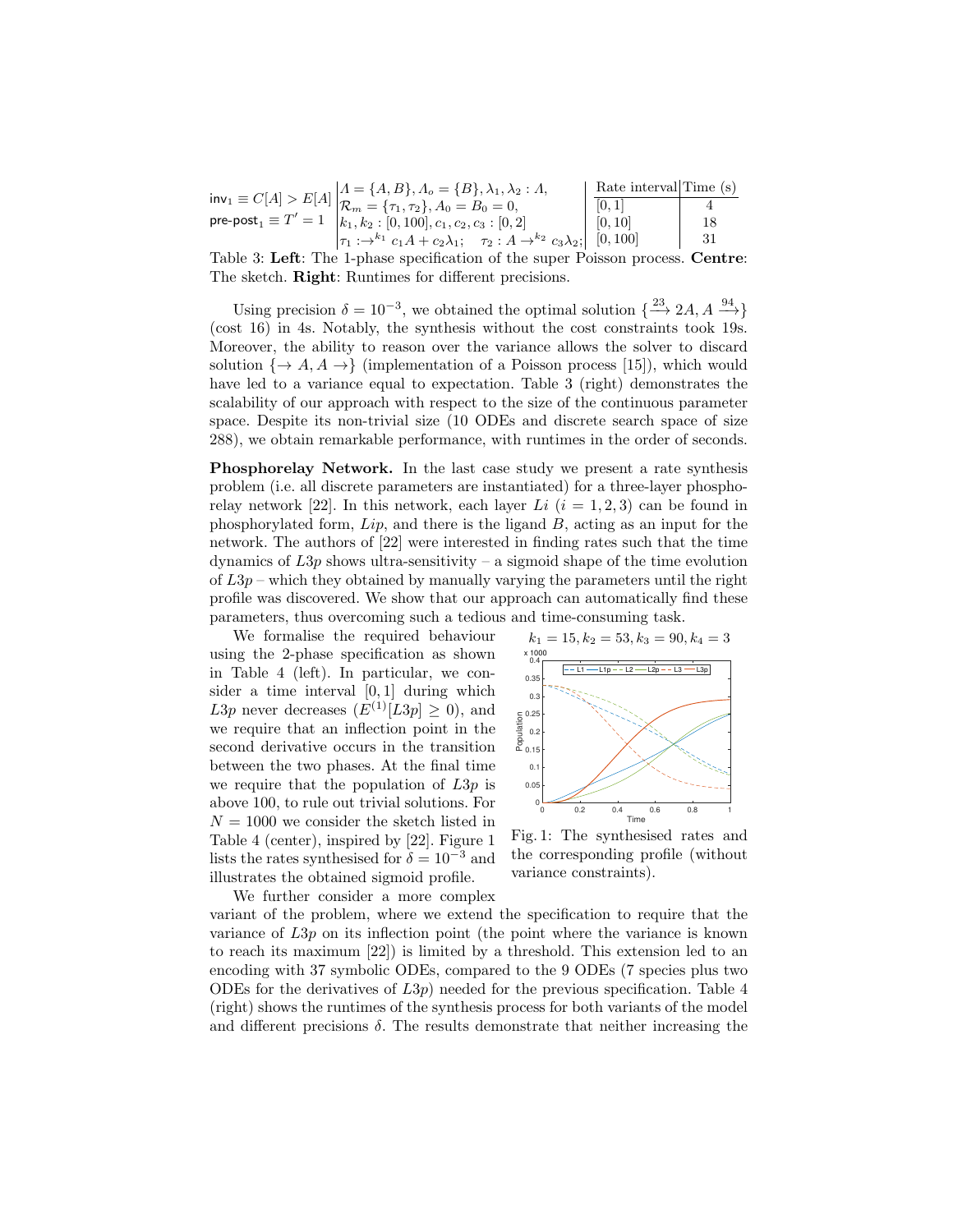|                                                                                                                                | $LL1 + B \xrightarrow{k_1} B + L1p$   | $\overline{\text{ODEs}}$ |             | Time (s)          |
|--------------------------------------------------------------------------------------------------------------------------------|---------------------------------------|--------------------------|-------------|-------------------|
| $inv_1 \equiv E^{(1)}[L3p] \geq 0 \wedge E^{(2)}[L3p] \geq 0$                                                                  | $L2 + L1p \xrightarrow{k_2} L1 + L2p$ |                          | $ 10^{-1} $ | 53                |
| $\mathsf{pre\text{-}post}_{1} \equiv E^{(2)}[L3p]' = 0$                                                                        |                                       |                          | $ 10^{-3} $ | 370               |
|                                                                                                                                | $L2p + L3 \xrightarrow{k_3} L2 + L3p$ |                          | $ 10^{-5} $ | 719               |
| $inv_2 \equiv E^{(1)}[L3p] \ge 0 \wedge E^{(2)}[L3p] \le 0 \left  L3p \xrightarrow{k_4} L3; \quad \emptyset \xrightarrow{1} B$ |                                       | 37                       | $ 10^{-1} $ | 1052              |
| pre-post <sub>2</sub> $\equiv E[L3p]'>100 \wedge T'=1$                                                                         | $[k_1,\ldots,k_4:(0,100],$            | 37                       | $ 10^{-3} $ | 11276             |
|                                                                                                                                | $Li_0 = 330, Lip_0 = B_0 = 0$         | 37                       |             | $ 10^{-5} $ 39047 |

Table 4: Left: The 2-phase specification of the sigmoid profile (no variance constraints). Centre: The sketch. Right: Runtimes for different precisions and the two variants (without and with covariances).

number of ODEs nor improving the precision leads to exponential slowdown of the synthesis process, indicating good scalability of our approach.

# 6 Conclusion

Automated synthesis of biochemical systems that exhibit prescribed behaviour is a landmark of synthetic and system biology. We presented a solution to this problem, introducing a novel method for SMT-based optimal synthesis of stochastic CRNs from rich temporal specifications and sketches (syntactic templates). By means of the LNA, we define the semantics of a sketch in terms of a set of parametric ODEs quadratic in the number of species, which allows us to reason about stochastic aspects not possible with the deterministic ODE-based semantics. Able to synthesize challenging systems with up to 37 ODEs and  $\sim 10$ K admissible network topologies, our method shows unprecedented scalability and paves the way for design automation for provably-correct molecular devices.

In future work we will explore alternative notions of optimality and encodings, and develop a software tool based on parallel search strategies.

# References

- [1] R. Alur et al. "Syntax-guided synthesis". In: *Dependable Software Systems Engineering* 40 (2015), pp. 1–25.
- [2] A. Andreychenko, L. Mikeev, D. Spieler, and V. Wolf. "Parameter identification for Markov models of biochemical reactions". In: *CAV'11*. Springer. 2011, pp. 83–98.
- [3] D. Angluin, J. Aspnes, and D. Eisenstat. "Fast computation by population protocols with a leader". In: *Distributed Computing* 21.3 (2008), pp. 183– 199.
- [4] D. Angluin, J. Aspnes, D. Eisenstat, and E. Ruppert. "The computational power of population protocols". In: *Distributed Computing* 20.4 (2007), pp. 279–304.
- [5] A. Arkin, J. Ross, and H. H. McAdams. "Stochastic kinetic analysis of developmental pathway bifurcation in phage  $\lambda$ -infected Escherichia coli cells". In: *Genetics* 149.4 (1998), pp. 1633–1648.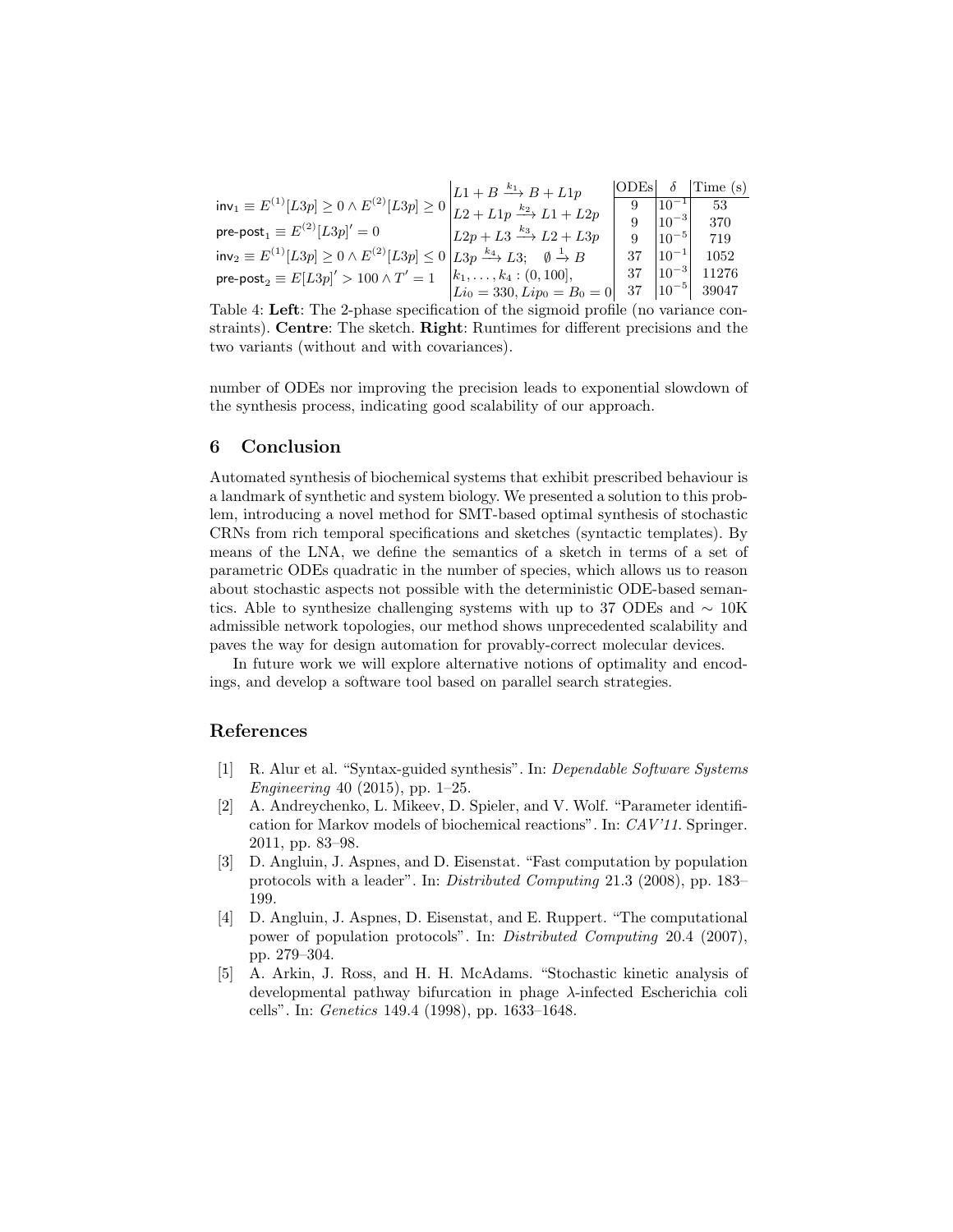- [6] J. Barnat et al. "On parameter synthesis by parallel model checking". In: *IEEE/ACM Trans. Comput. Biol. Bioinf.* 9.3 (2012), pp. 693–705.
- [7] F. Benhamou, F. Goualard, L. Granvilliers, and J. F. Puget. "Revising Hull and Box Consistency". In: *ICLP'99*. MIT Press, 1999, pp. 230–244.
- [8] J. Bornholt, E. Torlak, D. Grossman, and L. Ceze. "Optimizing Synthesis with Metasketches". In: *POPL'16*. ACM, 2016, pp. 775–788.
- [9] L. Bortolussi, L. Cardelli, M. Kwiatkowska, and L. Laurenti. "Approximation of probabilistic reachability for chemical reaction networks using the linear noise approximation". In: *QEST'16*. Springer. 2016, pp. 72–88.
- [10] L. Bortolussi, D. Milios, and G. Sanguinetti. "Smoothed model checking for uncertain Continuous-Time Markov Chains". In: *Information and Computation* 247 (2016), pp. 235 –253.
- [11] R. C. Calinescu, M. Ceška, S. Gerasimou, M. Kwiatkowska, and N. Paoletti. "Designing Robust Software Systems through Parametric Markov Chain Synthesis". In: *IEEE International Conference on Software Architecture (ICSA 2017)*. IEEE. 2017.
- [12] L. Cardelli. "Artificial biochemistry". In: *Algorithmic Bioprocesses*. Springer, 2009, pp. 429–462.
- [13] L. Cardelli. "Morphisms of reaction networks that couple structure to function". In: *BMC systems biology* 8.1 (2014), p. 84.
- [14] L. Cardelli. "Two-domain DNA strand displacement". In: *Mathematical Structures in Computer Science* 23.02 (2013), pp. 247–271.
- [15] L. Cardelli, M. Kwiatkowska, and L. Laurenti. "Programming discrete distributions with chemical reaction networks". In: *DNA'16*. Springer. 2016, pp. 35–51.
- [16] L. Cardelli, M. Kwiatkowska, and L. Laurenti. "Stochastic analysis of chemical reaction networks using linear noise approximation". In: *Biosystems* 149 (2016), pp. 26–33.
- [17] L. Cardelli, M. Kwiatkowska, and M. Whitby. "Chemical Reaction Network Designs for Asynchronous Logic Circuits". In: *DNA'16*. Springer, 2016, pp. 67–81.
- [18] L. Cardelli, M. Tribastone, M. Tschaikowski, and A. Vandin. "Comparing chemical reaction networks: A categorical and algorithmic perspective". In: *LICS'16*. ACM. 2016, pp. 485–494.
- [19] L. Cardelli, M. Tribastone, M. Tschaikowski, and A. Vandin. "Symbolic computation of differential equivalences". In: *ACM SIGPLAN Notices*. Vol. 51. 1. ACM. 2016, pp. 137–150.
- [20] M. Ceška, F. Dannenberg, N. Paoletti, M. Kwiatkowska, and L. Brim. "Precise Parameter Synthesis for Stochastic Biochemical Systems". In: *Acta Informatica* (2016), pp. 1–35.
- [21] H.-L. Chen, D. Doty, and D. Soloveichik. "Rate-independent computation in continuous chemical reaction networks". In: *ITCS'14*. ACM. 2014, pp. 313–326.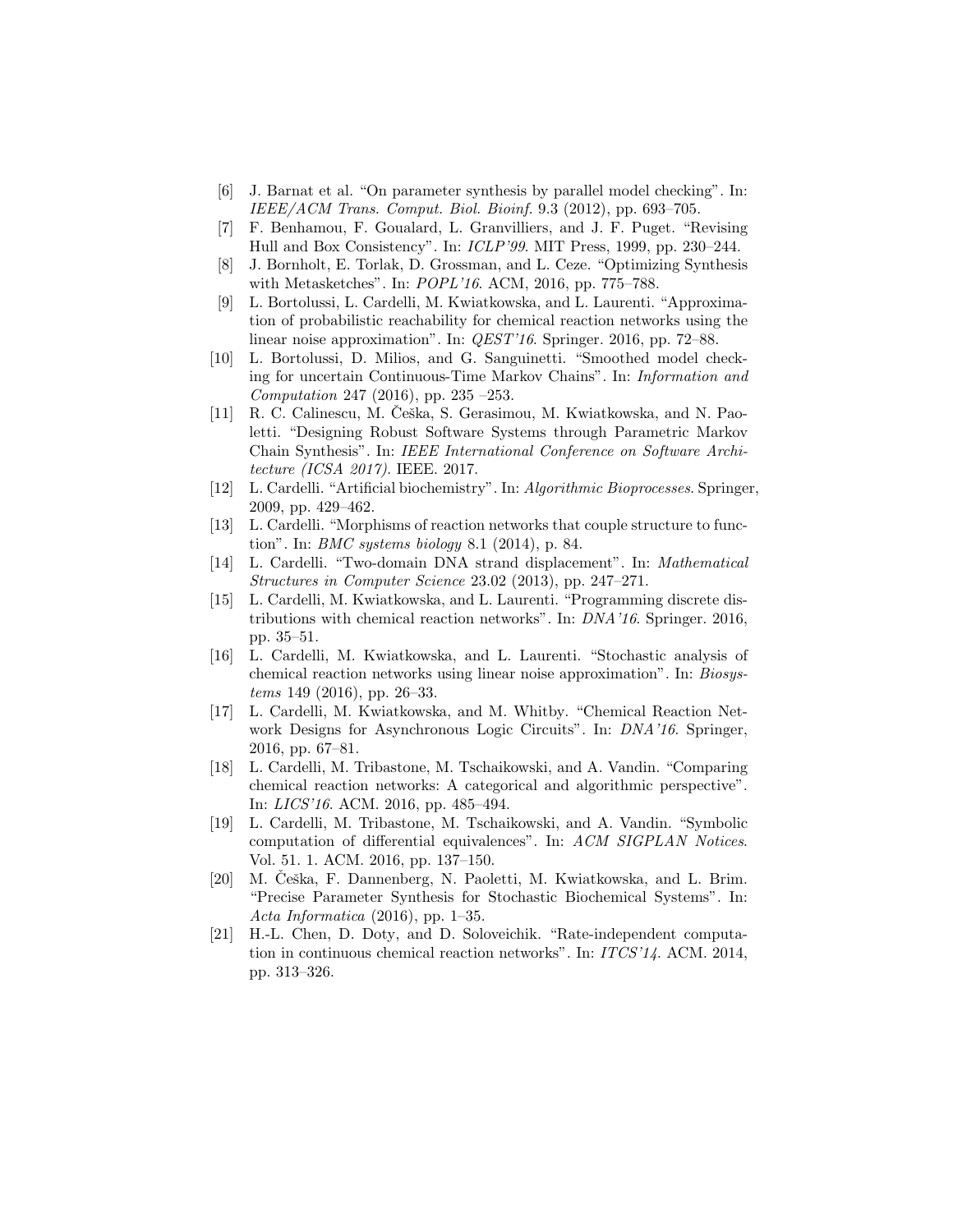- [22] A. Csikász-Nagy, L. Cardelli, and O. S. Soyer. "Response dynamics of phosphorelays suggest their potential utility in cell signalling". In: *J. R. Soc. Interface* 8.57 (2011), pp. 480–488.
- [23] N. Dalchau, N. Murphy, R. Petersen, and B. Yordanov. "Synthesizing and tuning chemical reaction networks with specified behaviours". In: *DNA'15*. Springer, 2015, pp. 16–33.
- [24] S.-J. Dunn, G. Martello, B. Yordanov, S. Emmott, and A. Smith. "Defining an essential transcription factor program for naive pluripotency". In: *Science* 344.6188 (2014), pp. 1156–1160.
- [25] A. Eggers, M. Fränzle, and C. Herde. "SAT Modulo ODE: A Direct SAT Approach to Hybrid Systems". In: *ATVA'08*. Springer, 2008, pp. 171–185.
- [26] A. Eggers, N. Ramdani, N. S. Nedialkov, and M. Fränzle. "Improving the SAT Modulo ODE Approach to Hybrid Systems Analysis by Combining Different Enclosure Methods". In: *Software and Systems Modeling* 14.1 (2015), pp. 121–148.
- [27] A. Eldar and M. B. Elowitz. "Functional roles for noise in genetic circuits". In: *Nature* 467.7312 (2010), pp. 167–173.
- [28] S. N. Ethier and T. G. Kurtz. *Markov processes: characterization and convergence*. Vol. 282. John Wiley & Sons, 2009.
- [29] S. Gao, J. Avigad, and E. M. Clarke. " $\delta$ -complete decision procedures for satisfiability over the reals". In: *IJCAR'12*. Springer. 2012, pp. 286–300.
- [30] S. Gao, S. Kong, and E. M. Clarke. "dReal: An SMT solver for nonlinear theories over the reals". In: *CADE'13*. Springer. 2013, pp. 208–214.
- [31] S. Gerasimou, G. Tamburrelli, and R. Calinescu. "Search-Based Synthesis of Probabilistic Models for Quality-of-Service Software Engineering". In: *ASE'15*. 2015, pp. 319–330.
- [32] M. Giacobbe, C. C. Guet, A. Gupta, T. A. Henzinger, T. Paixao, and T. Petrov. "Model Checking Gene Regulatory Networks". In: *TACAS'15*. Springer. 2015, pp. 469–483.
- [33] M. Hardy. "Combinatorics of partial derivatives". In: *Electron. J. Combin* 13.1 (2006), p. 13.
- [34] J. Heath, M. Kwiatkowska, G. Norman, D. Parker, and O. Tymchyshyn. "Probabilistic model checking of complex biological pathways". In: *Theoretical Computer Science* 391.3 (2008), pp. 239–257.
- [35] S. Hoops et al. "COPASI a complex pathway simulator". In: *Bioinformatics* 22.24 (2006), pp. 3067–3074.
- [36] R. M. Karp and R. E. Miller. "Parallel program schemata". In: *Journal of Computer and system Sciences* 3.2 (1969), pp. 147–195.
- [37] A. S. Koksal, Y. Pu, S. Srivastava, R. Bodik, J. Fisher, and N. Piterman. "Synthesis of Biological Models from Mutation Experiments". In: *POPL'13*. ACM, 2013, pp. 469–482.
- [38] M. Kwiatkowska, G. Norman, and D. Parker. "PRISM 4.0: Verification of probabilistic real-time systems". In: *CAV'11*. Springer. 2011, pp. 585–591.
- [39] M. Kwiatkowska and C. Thachuk. "Probabilistic model checking for biology". In: *Software Systems Safety* 36 (2014), p. 165.